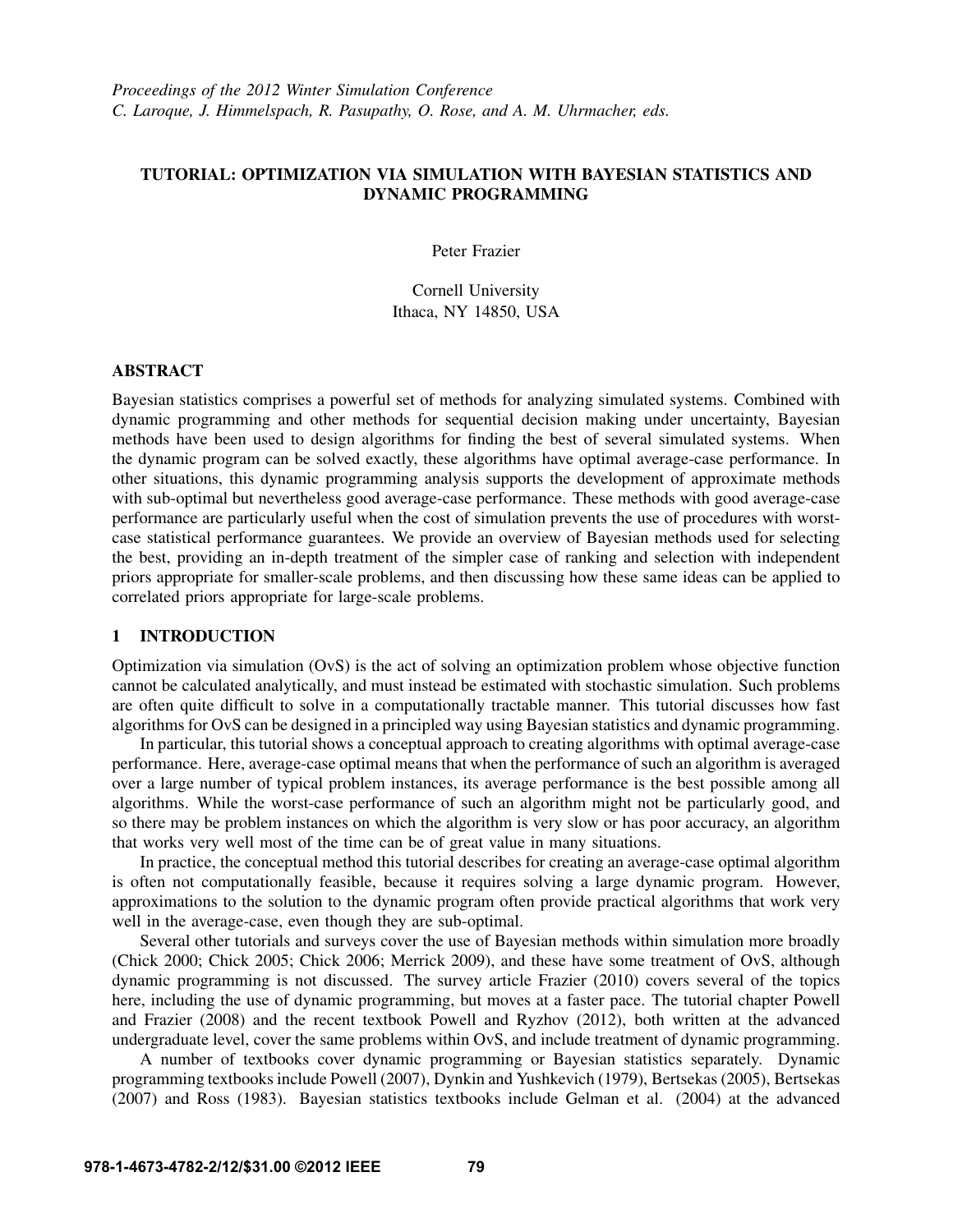undergraduate or introductory graduate level, and Berger (1985) at the advanced graduate level. The combination of Bayesian statistics and dynamic programming that we consider was pioneered within Bayesian sequential experimental design (see the monographs Berry and Fristedt (1985), Wetherill and Brown (1991)) and the one-stage analysis that we perform in Section 5 is a value of information calculation, pioneered by Howard (1966).

In this tutorial, we first focus on the problem of OvS with a small number of alternatives and no special structure. This problem is also called ranking and selection (R&S). After providing overviews of OvS and R&S (Section 2) and Bayesian statistics (Section 3), we consider Bayesian inference for R&S in Section 4, and then decision-making for the one-stage version of R&S in Section 5 and the fully sequential version in Section 6. In Section 7, we consider large-scale OvS problems.

The specific algorithms that we discuss are the  $(R1, \ldots, R1)$  algorithm (Gupta and Miescke 1996), analyzed later under the name knowledge-gradient (KG) policy for independent beliefs (Frazier, Powell, and Dayanik 2008); a known-variance version of the LL(B) policy (Chick and Inoue 2001); and the KG policy for correlated beliefs (Frazier, Powell, and Dayanik 2009).

## 2 OPTIMIZATION VIA SIMULATION AND RANKING AND SELECTION

In this tutorial, we apply Bayesian methods to two problems: ranking and selection (R&S); and optimization via simulation (OvS). In both problems, we have a collection of *alternative systems*, and our goal is to determine which of them is the best. Typical applications include choosing the inventory policy with minimum expected cost or choosing the staffing levels in a call center that minimize the probability that a customer waits longer than a threshold. We indicate an alternative system with the notation  $x$ , and the set of all alternatives with  $\mathscr{X}$ .

There is a large body of research on R&S, beginning with Bechhofer (1954). Much of the work is discussed in the monograph Bechhofer, Santner, and Goldsman (1995), with other more recent surveys and tutorials including Swisher, Jacobson, and Yücesan (2003), Kim and Nelson (2006) and Kim and Nelson  $(2007)$ . Tutorials and surveys that discuss OvS more broadly include Fu  $(1994)$ , Andradóttir  $(1998)$ , Fu (2002), Swisher, Hyden, Jacobson, Schruben, Hosp, and Fredericksburg (2000).

In R&S, the alternative systems are unordered, and it is unclear whether learning about the quality one alternative teaches us anything about other alternatives. For example, we might be comparing different configurations of an assembly line to find which one maximizes throughput, or comparing different queueing disciplines in a call center. In this situation, we refer to the alternatives with arbitrary integers, so  $\mathcal{X} = \{1, 2, ..., k\}$ . Typically, the number of alternatives *k* is small ( $k \le 1000$ ).

In OvS, the alternatives have well-defined relationships with each other, or are ordered in a meaningful way, and observing one system teaches us about other systems. For example, we might be optimizing over the numbers of doctors and nurses within a hospital ward, where the average patient waiting times at similar staffing levels are likely to be similar. We will assume that the set of alternatives  $\mathscr X$  is a finite subset of  $\mathbb{Z}^d$ , which is a common situation in OvS. Typical OvS problems have many more alternatives (thousands, tens of thousands, or even millions) than R&S problems, and methods for solving OvS problems explicitly use the relationships between the alternatives.

While the author believes that the above distinctions between R&S and OvS is commonly understood within the simulation community, this distinction is not observed uniformly within the literature. For example, Frazier, Powell, and Dayanik (2009) uses the term R&S to refer to problems with millions of alternatives with well-defined relationships to each other.

From a Bayesian viewpoint, the critical difference between R&S and OvS is in the prior distribution. In a R&S problem, we use an independent prior distribution (Section 4), in which information about one alternative does not affect our belief about other alternatives. In an OvS problem, we use a correlated prior distribution (Section 7), which incorporates the relationship between the alternatives, and allows information about one alternative to alter our beliefs about closely related alternatives. Algorithms that use such correlated prior information can learn more with fewer samples.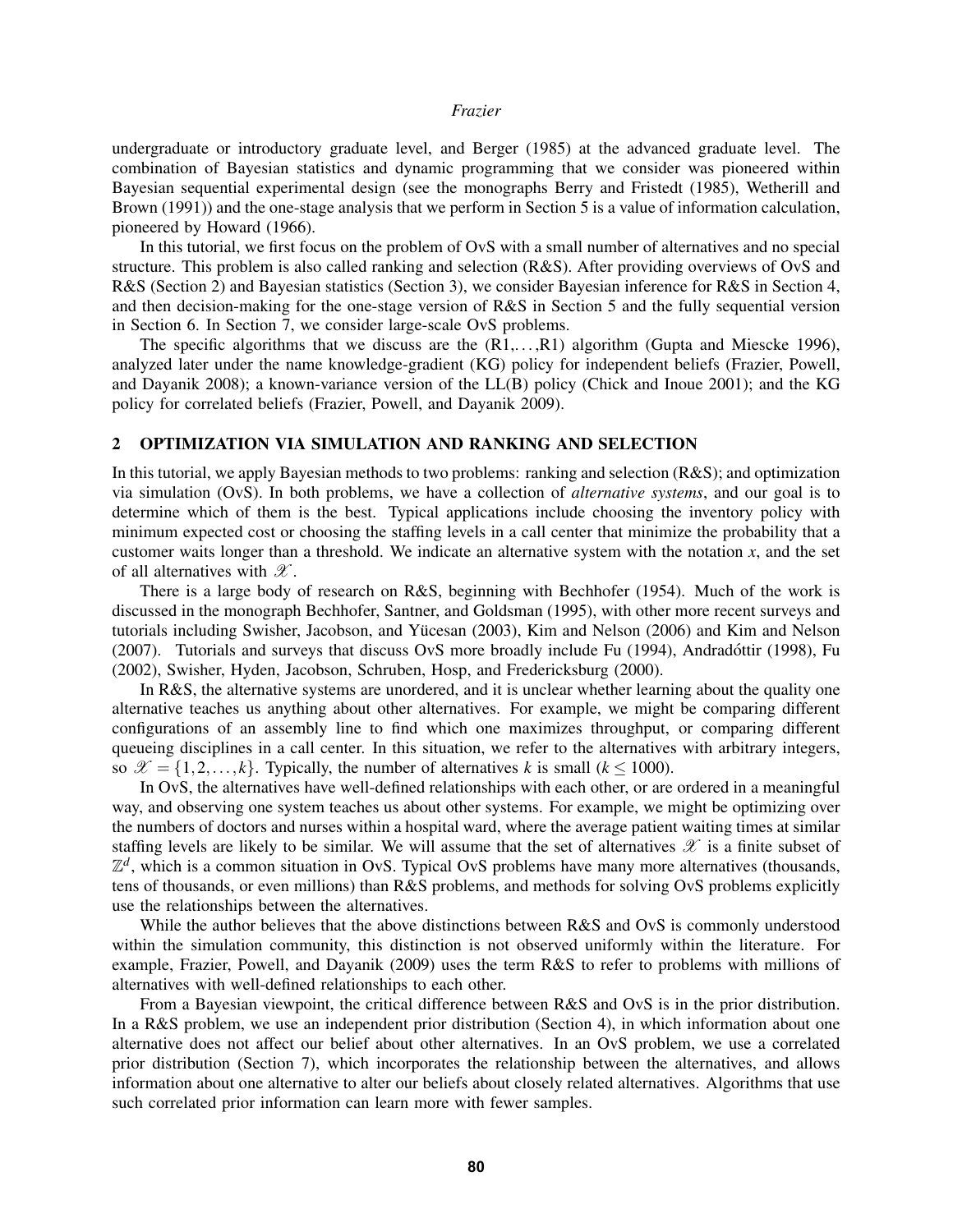In this tutorial, we consider a single output measure, and assume that the distribution of a sample of this output measure is normal. We refer to the mean and variance of the sampling distribution as the *sampling mean* and *sampling variance* and write them as  $\theta(x)$  and  $\lambda(x)$  respectively to indicate that they depend on the input *x*. We use the prefix "sampling" in these two terms to distinguish them from the means and variances of the Bayesian prior and posterior distributions, which will be discussed below. Thus, we can write the distribution of a sample  $y(x)$  obtained from alternative x as

$$
y(x) \sim \mathcal{N}(\theta(x), \lambda(x)).
$$

Our goal in both R&S and OvS is to find the alternative *x* with the largest  $\theta(x)$ , i.e., to find

$$
x_* \in \operatorname*{argmax}_x \theta(x).
$$

Although estimation of *x*<sup>∗</sup> from observed simulation replications can be non-trivial in the OvS setting, the main question with which methods for R&S and OvS grapple is how to allocate sampling effort across the alternatives to best support this final determination. It is on this question that we will ultimately focus in this tutorial, but first we must describe the basics of Bayesian inference.

# 3 BAYESIAN INFERENCE: OVERVIEW

The central idea in Bayesian statistics is that any quantity whose value is unknown (for us, the sampling mean  $\theta(x)$ ) can be treated by placing a probability distribution over the range of values that this unknown quantity can take. This probability distribution should correspond, as well as possible, to the simulation analyst's initial belief about the likelihoods of various values. This probability distribution is called the Bayesian *prior probability distribution*.

For example, if we are interested in the long-run average patient waiting time as could be simulated for a hospital ward, these probabilities would arise in the same spirit as statements like "I think it is likely that the average waiting time is less than 2 hours," and "I think it is unlikely that the average waiting time is less than 15 minutes." The prior probability distribution quantifies such statements.

After observing data, which in our case will be the output of our simulation, we calculate the conditional distribution of the unknown quantity of interest given the data, using Bayes rule. This conditional distribution is called the *posterior probability distribution*, or simply the *posterior*, and it quantifies our new belief about the unknown quantity given the newly observed data. If we then observe more data, we condition on this additional data, again using Bayes rule, to obtain an updated posterior distribution. As we observe more and more data, the posterior distribution concentrates at the true value of  $\theta(x)$ .

When faced with a decision (in our problem, we must decide how to allocate simulation effort, and on our final estimate of *x*∗), the Bayesian approach is to construct a utility function giving the utility of each possible decision under each possible state of the world, to compute the expected utility of each possible decision under the posterior distribution, and to choose the decision with the largest expected utility.

Many authors have argued for or against the Bayesian approach. The main objection to Bayesian methodology is that it is subjective, in the sense that the answers and decisions one gets from a Bayesian method depend on the prior distribution used. Responding to this objection are results on consistency of Bayesian estimates (see, e.g., Ghosh and Ramamoorthi (2003)) showing that as we obtain more data, Bayesian estimates depend less and less on the prior, and (under weak technical conditions) converge to the correct values. Also in response are analyses showing that, if a decision-maker's decisions satisfy certain apparently reasonable axioms, then those decisions must be consistent with a Bayesian analysis (see Chapter 4.1.IV of Berger (1985)). While a detailed review of the arguments for and against Bayesian methods is outside the scope of this article, we refer the interested reader to Chick (2005) and Berger (1985).

An important practical question is how one should choose the prior distribution. One approach is to find a functional form for the prior distribution that makes analysis convenient (in the case discussed below, this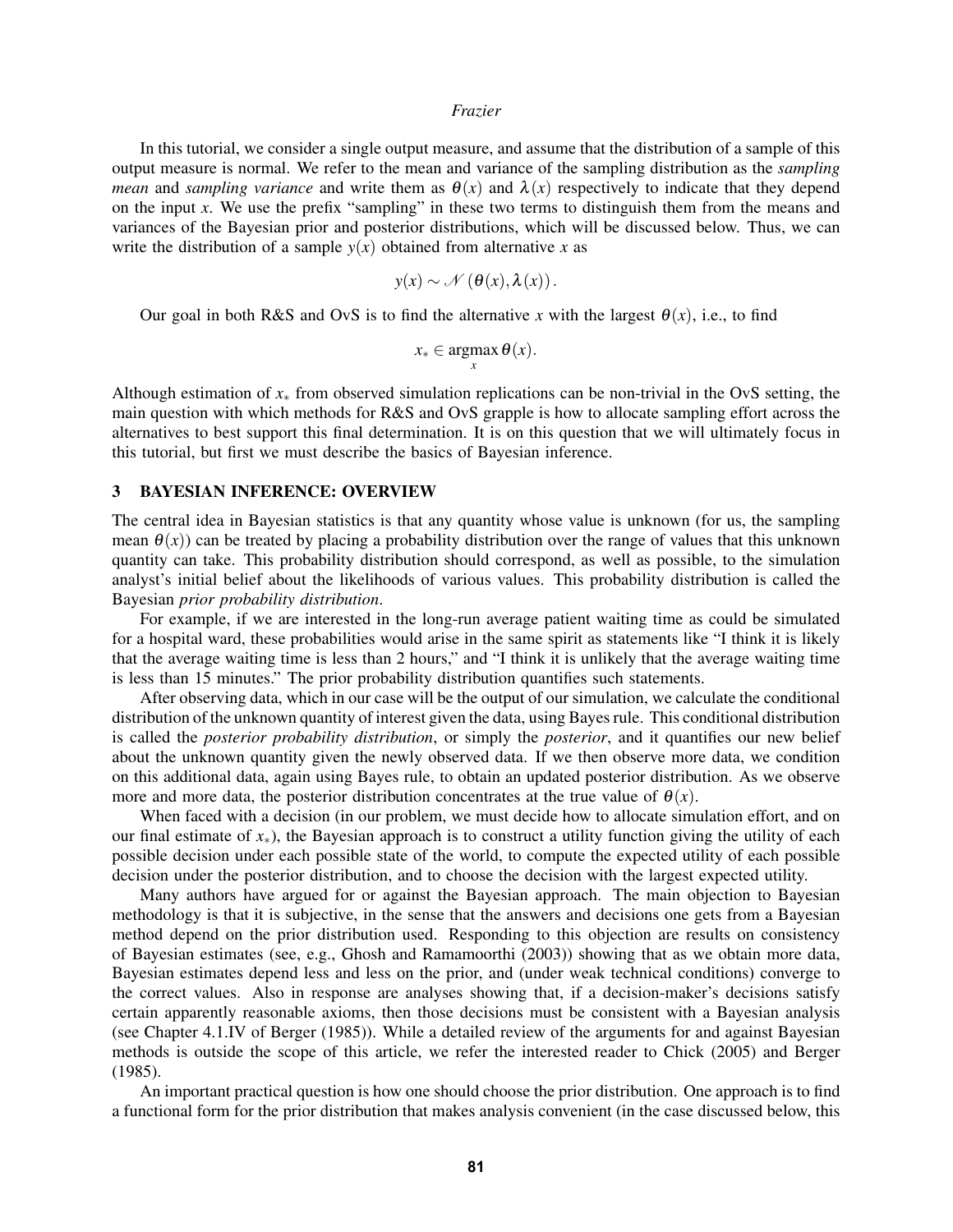functional form is the normal distribution), and then to choose the free parameters in this functional form based on one's best judgment and discussions with those familiar with the simulation and the real system it simulates. A second approach is to specify a *non-informative prior distribution*, which corresponds to specifying as little information in the prior as possible. Both approaches are discussed below in the context of the particular statistical model that we consider in detail.

### 4 BAYESIAN INFERENCE: KNOWN VARIANCE AND INDEPENDENT PRIOR

We now proceed to our detailed discussion of inferring the values of  $\theta(x)$  using Bayesian statistics. We use a prior distribution appropriate for R&S problems. Because of its simplicity, we focus on the case where the sampling variances  $\lambda(x)$  are known, and discuss the case with unknown sampling variance briefly at the end of the section. The material in this section is discussed in most textbooks on Bayesian statistics, e.g., Gelman et al. (2004) and DeGroot (1970).

Because the alternatives are modeled as unrelated in R&S (see Section 2), our prior distribution on each  $\theta(x)$  is independent across x. Thus, if we later learn something about  $\theta(x)$ , this will not affect our posterior distribution on  $\theta(x')$ , where  $x' \neq x$ . For computational tractability, we further assume that the functional form of our prior distribution on each  $\theta(x)$  is normal. This prior distribution can be written,

$$
\boldsymbol{\theta}(x) \sim \mathcal{N}(\boldsymbol{\mu}_0(x), \sigma_0^2(x)), x = 1, 2, \ldots, k,
$$

with independence across *x*, for some  $\mu_0(x) \in \mathbb{R}$  and  $\sigma_0^2(x) \in [0, \infty]$ . The special case of  $\sigma_0^2(x) = 0$ corresponds to knowing perfectly that  $\theta(x) = \mu_0(x)$ , and  $\sigma_0^2(x) = \infty$  corresponds to a non-informative prior, which can be understood as corresponding to our knowing nothing about  $\theta(x)$ .

Suppose we take  $n_x$  samples from alternative x, and let  $\bar{y}(x)$  be the average of these samples, so  $\bar{y}(x) \sim \mathcal{N}(\theta(x), \lambda(x)/n_x)$ . Using Bayes rule, we can calculate the density of the conditional distribution of  $\theta(x)$  given  $\bar{y}(x)$ ,

$$
P(\theta(x) = u | \overline{y}(x)) = \frac{P(\overline{y}(x) | \theta(x) = u) P(\theta(x) = u)}{\int_{\mathbb{R}} P(\overline{y}(x) | \theta(x) = v) P(\theta(x) = v) dv}.
$$

Through brute-force computation (see, e.g, Gelman et al. (2004)), the right-hand side can be shown to be equal to the density of another normal random variable, which has a different mean and variance. Specifically, the conditional distribution of  $\theta(x)$  given the data  $\bar{y}(x)$  is

$$
\theta(x) | \overline{y}(x), n_x \sim \mathcal{N}(\mu_1(x), \sigma_1^2(x)),
$$
  
\n
$$
\mu_1(x) = \frac{\sigma_0^{-2}(x)\mu_0(x) + n_x \lambda^{-1}(x)y(x)}{\sigma_0^{-2}(x) + n_x \lambda^{-1}(x)}
$$
  
\n
$$
\sigma_1^2(x) = [\sigma_0^{-2}(x) + n_x \lambda^{-1}(x)]^{-1}.
$$
\n(1)

This conditional distribution on  $\theta(x)$  is called the *posterior distribution* on  $\theta(x)$ .

The mean of the posterior distribution (called the *posterior mean*) on  $\theta(x)$  is a weighted average between the prior mean  $\mu_0(x)$  and the data  $\bar{y}(x)$ . The weight on the prior mean is proportional to  $1/\sigma_0^2(x)$ , and the weight on the data is proportional to  $n<sub>x</sub>/\lambda(x)$ . If our prior has a big variance, then this says that we have a relatively weak prior belief and we put much more weight on the data. If the prior has a small variance, then we have a strong prior belief and we put more weight on the prior. If  $n<sub>x</sub>$  is bigger, or if the sampling variance  $\lambda(x)$  is smaller, then we put more weight on the observation  $\bar{y}(x)$ , and decrease the posterior variance. As  $n_x$  increases, the posterior mean converges to the sample average  $\bar{y}(x)$ . This is an example of the broad statement made above that Bayesian methods put more weight on the data and less weight on the prior as we obtain more data.

If our prior distribution was non-informative, so  $\sigma_0^2(x) = \infty$  and  $\sigma_0^{-2}(x) = 0$ , then (1) provides  $\mu_1(x) = \bar{y}(x)$ and  $\sigma_1^2(x) = \lambda(x)/n_x$ . With this choice for the prior, the prior mean does not affect the posterior distribution.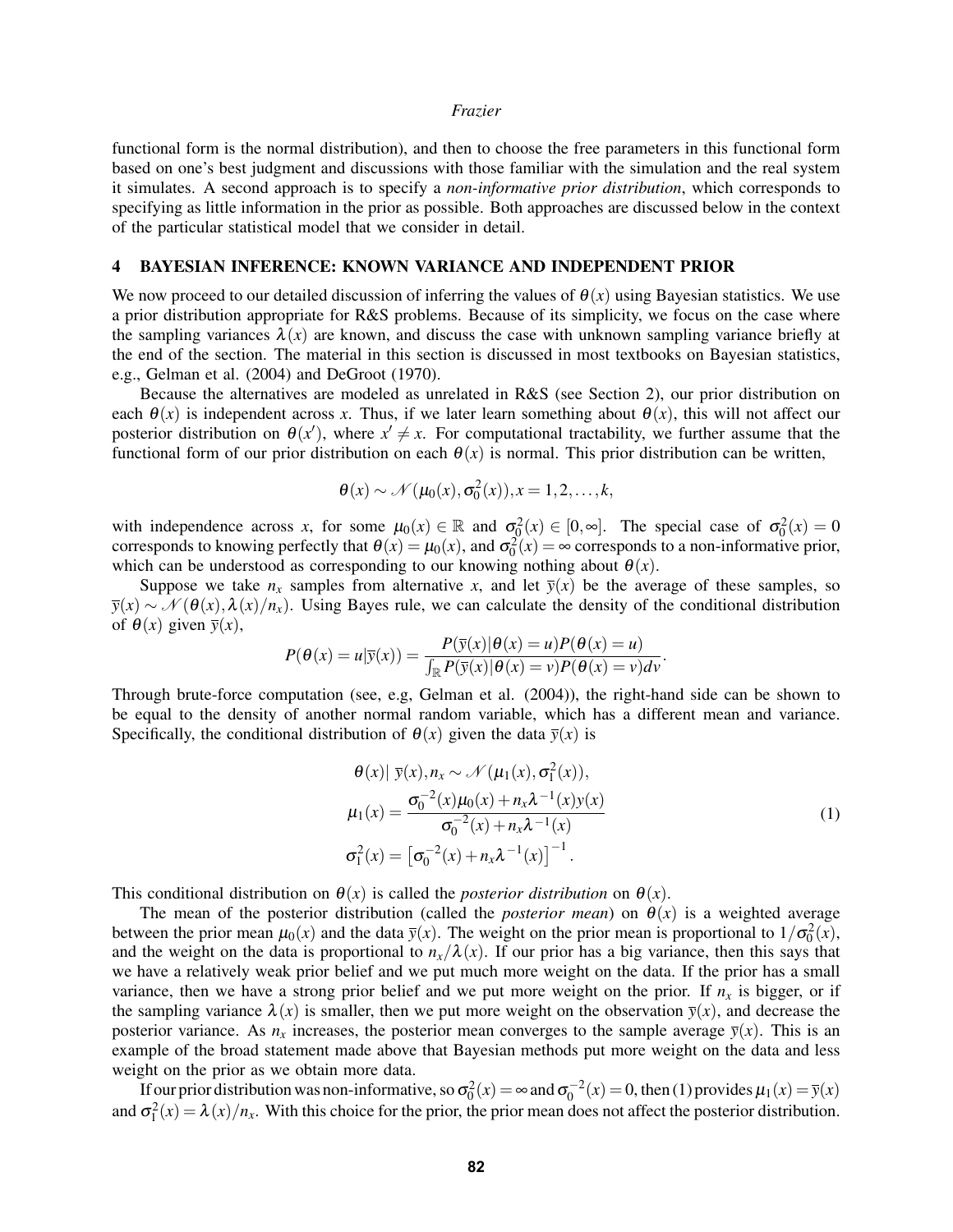The posterior distribution can also be computed recursively, by adding one sample at a time to the set of random variables upon which we condition. This recursive computation is quite useful later in Section 6 when analyzing sequential algorithms.

Let  $x_1, x_2, \ldots, x_N$  be a sequence of alternatives that were sampled, so  $\sum_{n=1}^{N} 1_{\{x_n = x\}} = n_x$  for each *x*, and let  $y_1(x_1), y_2(x_2), \ldots, y(x_N)$  be the sequence of corresponding observed values. Then, one can use induction and a computation similar to the one used to obtain (1) to show that the posterior distribution given  $x_1, \ldots, x_n$  and  $y_1(x_1), \ldots, y_n(x_n)$  is

$$
\theta(x)|x_1, x_2, \dots, x_n, y_1(x_1), y_2(x_2), \dots, y_n(x_n) \sim \mathcal{N}(\mu_n(x), \sigma_n^2(x)),
$$
  

$$
\mu_n(x) = \begin{cases} \frac{\sigma_{n-1}^{-2}(x)\mu_{n-1}(x) + \lambda^{-1}(x)y_n(x_n)}{\sigma_0^{-2}(x) + \lambda^{-1}(x)} & \text{if } x_n = x, \\ \mu_{n-1}(x) & \text{if } x_n \neq x, \end{cases}
$$
  

$$
\sigma_n^2(x) = \begin{cases} \left[\sigma_{n-1}^{-2}(x) + \lambda^{-1}(x)\right]^{-1} & \text{if } x_n = x, \\ \sigma_{n-1}^2(x) & \text{if } x_n \neq x. \end{cases}
$$
 (2)

This preceding analysis assumed that the sampling variance  $\lambda(x)$  was known, while in practice this is never the case. One comman approach is to maintain an adaptively updated point estimate  $\lambda_n(x)$  based on the available data  $(x_1,...,x_n,y_1(x_1),...,y_n(x_n))$ . The posterior can then be computed from the prior using (1) under the assumption that the current point estimate is correct. Although we describe this approximate approach here, it does not adhere to the Bayesian philosophy, and gives only approximations to a posterior distribution derived in a more principled way.

In some cases this approximate approach works well and is desirable for its expediency. In other cases, however, this approach produces misleading results because it ignores the uncertainty in our estimate of the variance. It is possible to include this uncertainty into our analysis by placing a prior on both the sampling mean *and* the sampling variance. The prior on the sampling variance is often an inverse-gamma distribution for tractability. Bayesian inference in such settings is described in DeGroot (1970), and many other Bayesian references. For the use of this approach in R&S, see Chick and Inoue (2001), Chick, Branke, and Schmidt (2010) and Frazier and Powell (2008).

# 5 ONE-STAGE METHODS

We now apply Bayesian inference to the R&S problem. We first consider a so-called *one-stage* or *batch* situation in which we make a decision at a single point in time about which simulation replications to obtain. These simulation replications will then be used to update our prior distribution to obtain a posterior, which we will then use to estimate the best alternative. We determine the *optimal* set of replications to make at this single point in time.

We use the independent normal prior on the sampling means and known sampling variance from Section 4, and independent samples, and assume a sampling budget of *N* samples. This setting is:

**Time 0:** Begin with the prior distribution on the sampling means  $\theta(x)$ ,  $x = 1, \ldots, k$ ,

$$
\boldsymbol{\theta}(x) \sim \mathcal{N}(\mu_0(x), \sigma_0^2(x))
$$

Time 1:

- (a) Choose a number of samples  $n_x$  to take from each alternative *x*, such that  $\sum_{x} n_x \leq N$ . This is called the *allocation decision*.
- (b) For each alternative *x*, observe  $\bar{y}(x)$ , which is the average of  $n_x$  independent replications of  $\mathcal{N}(\theta(x), \lambda(x)).$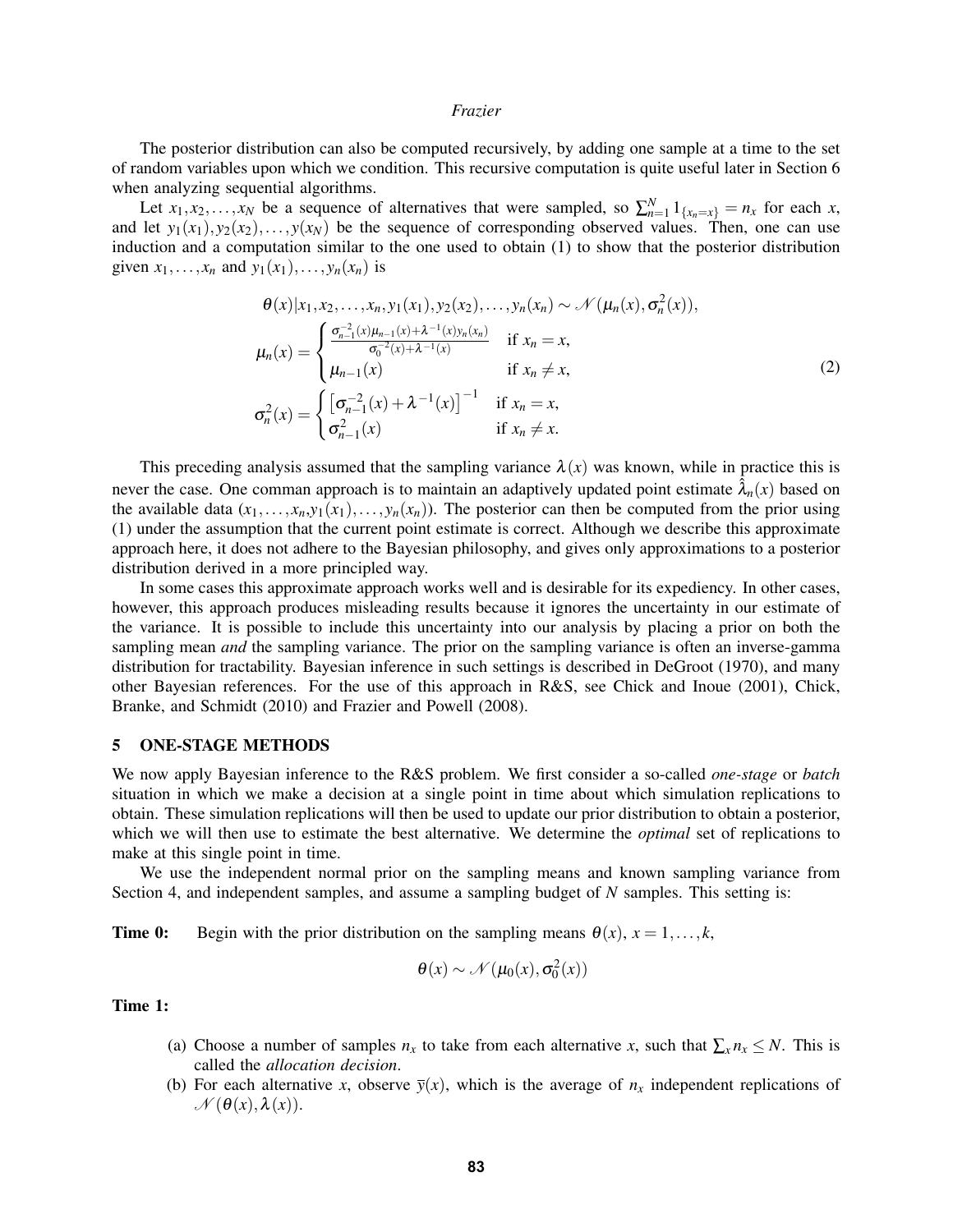(c) Calculate the posterior distribution on each  $\theta(x)$ ,  $x = 1, \ldots, k$ , as

$$
\theta(x) \mid \overline{y}(x), n_x \sim \mathcal{N}(\mu_1(x), \sigma_1^2(x)), \tag{3}
$$

where  $\mu_1(x)$  and  $\sigma_1^2(x)$  are given by (2).

**Time 2:** Choose an alternative  $\hat{x}_*$  as our estimate of which alternative is the best, argmax<sub>x</sub>  $\theta(x)$ . This is called the *implementation decision*. Earn a reward  $R = \theta(\hat{x}_*)$  equal to the true value of the chosen alternative.

The prior distribution used at time 0 might be obtained as a true prior distribution based on the analyst's belief. However, the more typical case is that the practitioner decides on the prior distribution by taking an initial stage of measurements before time 0, say  $n_0$  from each alternative (a common choice for  $n_0$  is 10), sets the prior mean  $\mu_0(x)$  to the sample average of the samples from alternative *x*, and sets  $\sigma_0^2(x) = \lambda(x)/n_0$ . This corresponds to beginning with a non-informative belief before time 0, and then setting the prior mean and variance  $\mu_0, \sigma_0^2$  to the mean and variance that would result from combining this non-informative belief with the  $n_0$  samples from each alternative. This computation is as discussed in Section 4. When the prior is computed in this way using an initial stage of samples, the resulting procedure would be called a *two-stage* procedure.

Our goal in this section is to choose the allocation decision (made at time 1), and the implementation decision (made at time 2), to maximize in expectation the reward that we obtain at time 2. Although the reward is a function of only the implementation decision and θ, perhaps suggesting that the allocation decision does not matter, the information upon which the implementation decision is based depends upon the allocation decision.

### 5.1 Implementation Decision

In our analysis, we first track how the conditional distribution of  $\theta(x)$  varies from time 0 to time 1, and show how this determines the optimal implementation decision at time 2. At time 0, in our Bayesian model, each  $\theta(x)$  is drawn at random from the prior distribution. Once drawn, each  $\theta(x)$  remains fixed throughout the rest of the steps. At time 0, because we have no information about  $\theta(x)$  other than that it was drawn from the prior, our probability distribution over its values, given what we have observed (nothing), is simply the prior. At time 1, we have some additional information about  $\theta(x)$  through observation of  $\bar{y}(x)$ , and our probability distribution over the values of  $\theta(x)$  is now the conditional distribution given  $\bar{y}(x)$  in (3), also called the posterior distribution. It is important to emphasize that, while the conditional distribution of  $\theta(x)$  changes,  $\theta(x)$  itself remains fixed. What changes is the information that we have about  $\theta(x)$ .

With this understanding of the dynamics of our conditional distribution on  $\theta(x)$ , we can now analyze how the implementation decision at time 2 should be made. Suppose we choose  $\hat{x}_* = x$  for some alternative *x*. Then, the expected value of the reward that we will earn, given what we know at the time we make the decision, is

$$
E[\theta(x)|\overline{y}(1), n_1, \ldots, \overline{y}(k), n_k].
$$
\n(4)

The choice for  $\hat{x}_*$  that maximizes the expected reward that we will receive in time 2 (given what we know at the time we actually make this choice) is thus the alternative with the largest such conditional expected value,  $\hat{x}_* \in \text{argmax}_{x=1,2,...,k} E[\theta(x)|\overline{y}(1),n_1,\ldots,\overline{y}(k),n_k]$ . We can write this decision more simply using the fact that  $E[\theta(x)|\overline{y}(1), n_1,\ldots,\overline{y}(k), n_k]$  is the posterior mean of  $\theta(x)$ , for which we have the notation  $\mu_1(x)$ . Thus, our optimal implementation decision is

$$
\widehat{x}_* \in \underset{x=1,2,\ldots,k}{\operatorname{argmax}} \mu_1(x). \tag{5}
$$

This recovers the well-known result (see, e.g., Berger (1985)) from Bayesian decision-theory that the optimal action to take is the one with the largest expected utility under the posterior distributions.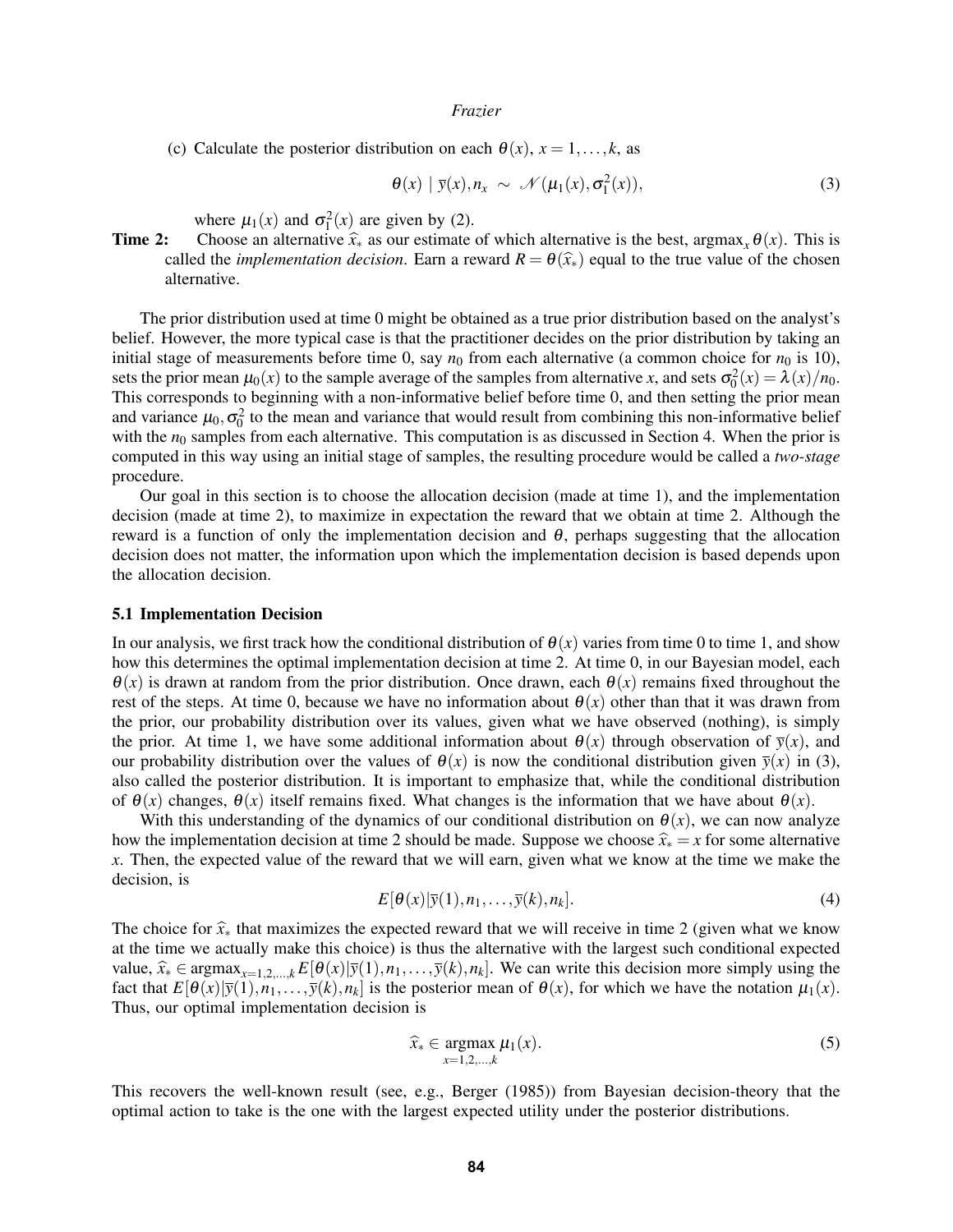# 5.2 Allocation Decisions

We would now like to find the choice for  $n_1, \ldots, n_k$  made in time 1 that will maximize the expected reward that we receive,  $E[\theta(\hat{x}_*)|n_1,\ldots,n_k]$ . We have two options available to us for solving this problem.

The first way would be to build a Monte Carlo simulation that can evaluate the quality of a particular choice of  $n_1, \ldots, n_k$ . In each replication, this simulation would choose  $\theta(1), \ldots, \theta(k)$  at random from the prior distribution, then simulate each  $\bar{y}(x)$  based on  $n_x$  and the previously simulated value of  $\theta(x)$ , then choose  $\hat{x}_*$  according to (5), and would then provide the reward  $\theta(\hat{x}_*)$ . Running many replications would then provide an estimate of the expected reward provided by that  $n_1, \ldots, n_k$ , where we average over both the simulation noise in  $\bar{y}(x)$  and the different problem instances corresponding to different  $\theta$  drawn from the prior. The best  $n_1, \ldots, n_k$  could then be selected using an existing method for R&S, either frequentist or Bayesian (we would be using R&S to design a R&S algorithm!).

There is a second method for solving this problem that is more difficult to understand, but more efficient. This second method can be understood as marginalizing over the random variables  $\theta(x)$  analytically, to estimate the expected reward  $E[\theta(\hat{x}_*)|n_1,\ldots,n_k]$  more precisely. This second method is also a stepping stone to analysis of sequential algorithms, considered in Section 6. We now consider this method in detail.

The first step is to write the conditional expectation of our final reward given what we know when we make the decision  $\hat{x}_*$  in time 2. This conditional expected value is the value (4) of the  $\hat{x}_* = x$ . Call this value *V*<sub>1</sub>. Since  $\hat{x}_*$  is the *x* with the largest value of  $\mu_1(x)$ , *V*<sub>1</sub> can be written

$$
V_1 = \max_{x=1,...,k} \mu_1(x).
$$

We think of  $V_1$  as the expected value of the best final decision rule, given what we know at time 1.

Now, at time 0, before the samples are observed,  $V_1$  is random because it depends on the  $\mu_1(x)$ , which are themselves random. This randomness includes simulation noise, but also the randomness introduced by our lack of knowledge about the  $\theta(x)$ . We must determine the distribution of the  $\mu_1(x)$ , and the dependence of this distribution on  $n_1, \ldots, n_k$ . The distribution of  $\mu_1(x)$  at time 0 is called the *pre-posterior distribution* in Bayesian statistics (DeGroot 1970; Raiffa and Schlaifer 1968), because it is the distribution of a parameter of the posterior, conditioning only on what is known before we observe the data upon which the posterior is based. Once we determine the distribution of  $\mu_1(x)$ , and from it the distribution of  $V_1$ , the optimal choice of  $n_1, \ldots, n_k$  will be the one that maximizes the expected value of  $V_1$ .

Pick any *x*. It turns out that the distribution of  $\mu_1(x)$  depends only on  $\mu_0(x)$ ,  $\sigma^2(x)$ ,  $n_x$ , and not on the values for other  $x' \neq x$ . To determine the distribution of  $\mu_1(x)$ , we have that

$$
\theta(x) \sim \mathcal{N}(\mu_0(x), \sigma_0^2(x))
$$
  

$$
\bar{y}(x)|\theta(x) \sim \mathcal{N}(\theta(x), \lambda(x)/n_x)
$$

so if we let  $\varepsilon(x) = \overline{y}(x) - \theta(x)$ , then  $\varepsilon(x)$  is independent of  $\theta(x)$  and is normal with mean 0 and variance  $\lambda(x)/n_x$ . Thus,  $\bar{y}(x) = \theta + \varepsilon(x)$  is the sum of two independent normal random variables, and is itself normal with a mean equal to the sum of the means,  $\mu_0(x) + 0$ , and a variance equal to the sum of the two variances,  $\sigma_0^2(x) + \lambda(x)/n_x$ . From (2),  $\mu_1(x)$  is a linear function of  $\bar{y}(x)$ , and so must itself be normally distributed as a linear function of a normal random variable is also normal. We can compute the mean and variance of  $\mu_1(x)$  by direct computation from (2). This provides the sought-after distribution of  $\mu_1(x)$ ,

$$
\mu_1(x) \sim \mathcal{N}\left(\mu_0(x), \sigma_0^2(x) - \sigma_1^2(x)\right),\tag{6}
$$

where  $\sigma_1^2(x)$  is given by (2). Note that  $\sigma_1^2(x)$  does not depend on the sampled value  $\bar{y}(x)$  and can be computed without observing this sampled value.

The mean and variance of the distribution of  $\mu_1(x)$  can be derived in a much more general way. First, the mean can be computed using the tower property of conditional expectation as  $E[\mu_1(x)] =$  $E[E[\theta(x)|n_x, \overline{y}(x)]] = E[\theta(x)] = \mu_0(x)$ . Second, the variance can be computed using the conditional variance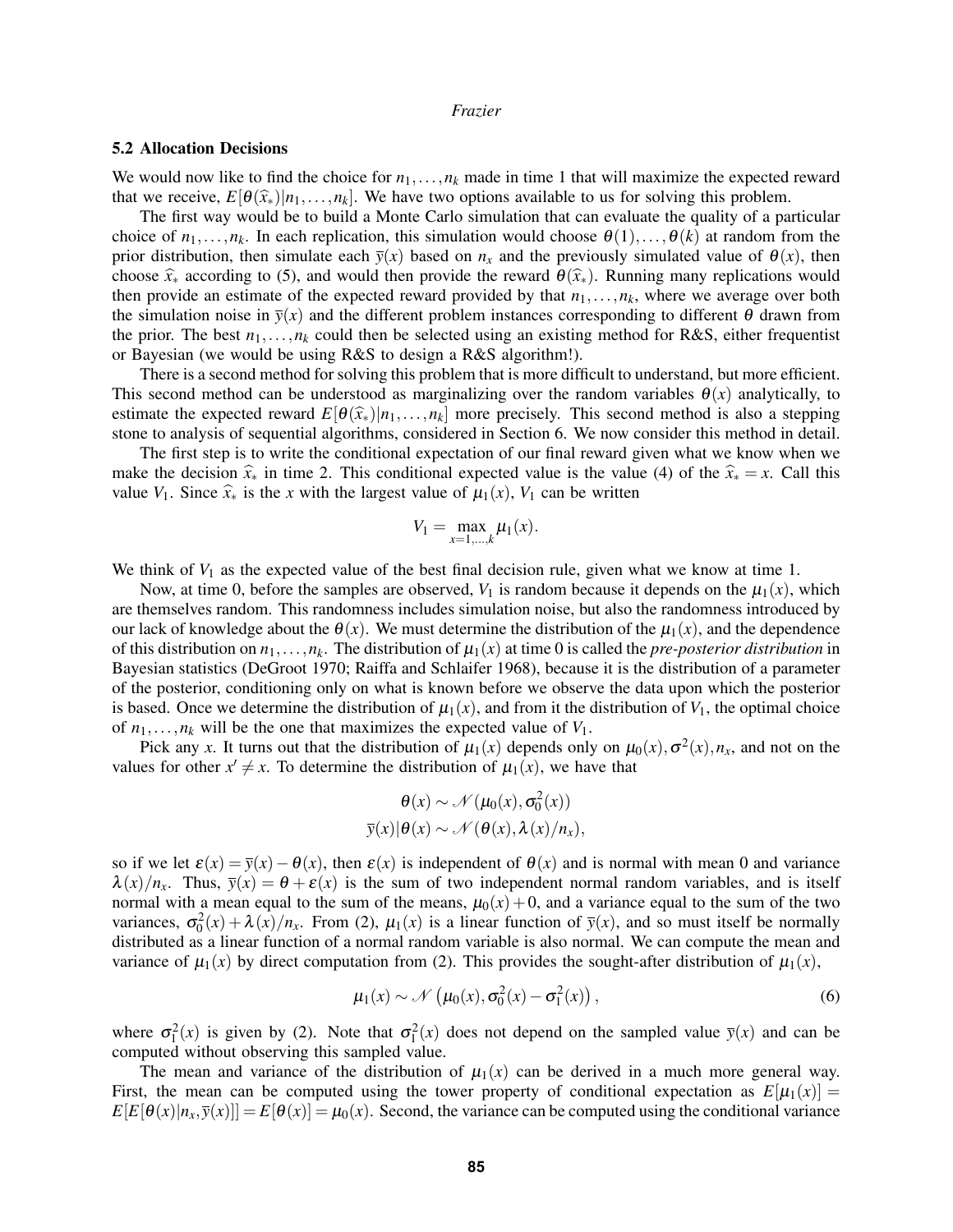formula as  $Var[\mu_1(x)] = Var[E[\theta(x)|n_x, \overline{y}(x)]] = Var[\theta(x)] - E[Var[\theta(x)|n_x, \overline{y}(x)]] = \sigma_0^2(x) - E[\sigma_1^2(x)] =$  $\sigma_0^2(x) - \sigma_1^2(x)$ , where we have used that  $\sigma_1^2(x) = \text{Var}[\theta(x)|n_x, \overline{y}(x)]$  is actually not random at time 0, as it does not depend on  $\bar{y}(x)$ .

With the distribution of  $\mu_1(x)$  in hand, we can now write the expected reward that we will receive from a given choice of  $n_1, \ldots, n_k$  as the expected value of  $\max_x \mu_1(x)$  under this distribution, which can be written explicitly as an integral,

$$
E\left[\max_{x}\mu_1(x)|n_1,\ldots,n_k\right] = \int_{\mathbb{R}^k} \left[\max_{x=1,\ldots,k}\mu_1(x)\right] \left[\prod_{x=1}^k \varphi(\mu_1(x); \mu_0(x), \sigma_0^2(x) - \sigma_1^2(x))\right] d\mu_1(1)\cdots d\mu_1(k)
$$

where  $\varphi(z; \mu, \sigma^2)$  is the density at *z* of a normal random variable with mean  $\mu$  and variance  $\sigma^2$ .

The optimal choice for  $n_1, \ldots, n_k$  is then the one that gives the largest expected reward,

$$
\underset{(n_1,\ldots,n_k)\in\mathbb{Z}_+^k:\Sigma_x n_k\leq N}{\operatorname{argmax}} E\left[\underset{x}{\max}\mu_1(x)|n_1,\ldots,n_k\right]
$$

In general, this is a difficult optimization problem to solve, as evaluating the objective requires either performing a high-dimensional integral or using simulation, the objective is non-concave (Frazier and Powell 2010), and we have integrality constraints. Chick and Inoue (2001) performs a more general analysis for a version of this problem with unknown sampling variance, and computes an approximate analytic solution, which is called the  $LL(B)$  policy.

In the special case that  $N = 1$ , so only 1 sample is being allocated, the integral defining  $h(n_1, \ldots, n_k)$ can be evaluated analytically (Gupta and Miescke 1996). Let *x* be the single alternative to which a sample is being allocated. Then, the integral becomes

$$
E\left[\max_{x}\mu_1(x)|n_x=1,n_{x'}=0\,\,\forall x'\neq x\right]=\left[\max_{x'}\mu_0(x')\right]+\widetilde{\sigma}(x)f\left(-\frac{|\Delta(x)|}{\widetilde{\sigma}(x)}\right),\qquad\qquad(7)
$$

where

$$
\widetilde{\sigma}(x) = \sqrt{\sigma_0^2(x) - \sigma_1^2(x)} = \sqrt{\sigma_0^2(x) - [\sigma_0^{-2}(x) + \lambda^{-1}(x)]^{-1}}
$$

is the standard deviation of the distribution of  $\mu_1(x)$ ,  $\Delta(x) = \mu_0(x) - \max_{x' \neq x} \mu_0(x')$  is the difference in expected value between alternative *x* and the best of the remaining alternatives, and  $f(z) = z\Phi(z) + \varphi(z)$ .  $\Phi$  is the standard normal cdf and  $\varphi$  is the standard normal pdf. Although it is rare that we encounter a R&S problem in which only one sample is to be allocated overall, this expression is very useful in a fully sequential method discussed below.

#### 6 SEQUENTIAL METHODS

In the previous section, we considered how a collection of simulation replications should be allocated in a R&S problem, if they are to be allocated all at once. In many applications, however, we can allocate our simulation budget a little bit at a time, in a fully sequential algorithm. In such algorithms, we allocate one sample, observe the response, then based on this response allocate another sample. This process is:

**Time 0:** Let  $n = 0$ . We begin with our prior distribution on all of the sampling means  $\theta(x)$ ,  $x = 1, \ldots, k$ ,

$$
\boldsymbol{\theta}(x) \sim \mathcal{N}(\mu_0(x), \sigma_0^2(x))
$$

Increment *n*.

**Time n:** While  $n \leq N$ ,

(a) Based on the available data, summarized by the parameters  $\mu_{n-1}, \sigma_{n-1}$  of the most recent posterior distribution, choose the alternative  $x_n$  to sample next.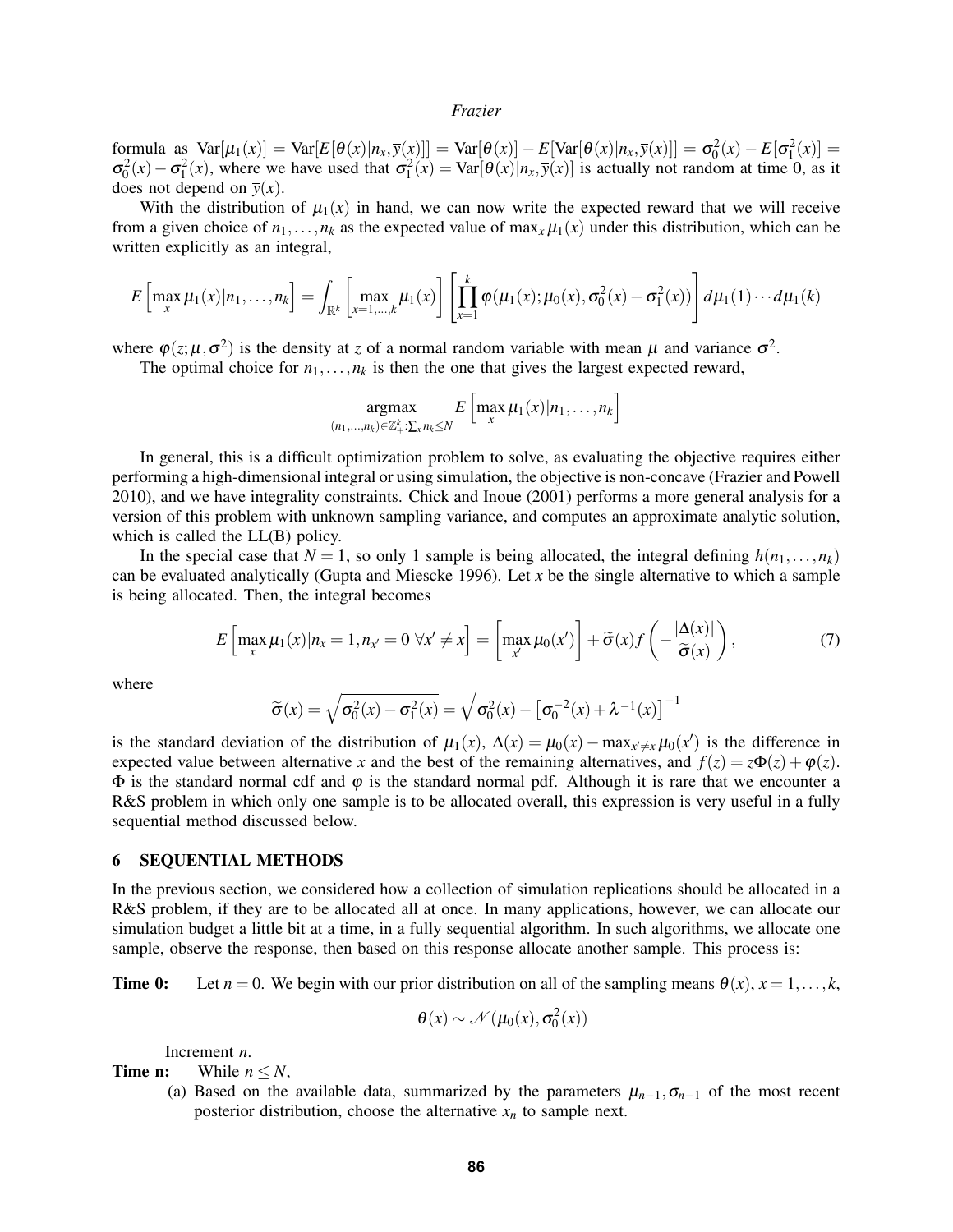(b) Observe a sample from the sampling distribution of alternative  $x_n$ ,

$$
y_n|x_n, \theta(x_n) \sim \mathcal{N}(\theta(x_n), \lambda(x_n))
$$

(c) Calculate the posterior distribution based on all of the available data

$$
\theta(x) | x_1, \ldots, x_n, y_1, \ldots, y_n \sim \mathcal{N}(\mu_n(x), \sigma_n^2(x)), \qquad (8)
$$

The parameters  $\mu_n(x), \sigma_n^2(x)$  can be computed recursively from  $\mu_{n-1}, \sigma_{n-1}^2, y_n$  using (2). (d) Increment *n*.

**Time N+1:** Choose an alternative  $\hat{x}_*$  as our estimate of which alternative is the best,  $x_* \in \text{argmax}_x \theta(x)$ . The optimal choice is

$$
\widehat{x}_* \in \operatorname*{argmax}_x \mu_N(x)
$$

We earn a reward  $R = \theta(\widehat{x}_*)$ .

Of course, when we have the opportunity to behave fully sequentially, we can decide up front how to allocate all of our samples, behaving in a one-step manner and ignoring the opportunity to behave sequentially. However, we may be giving up quite a bit of performance when choosing not to act in a fully sequential way. By allowing our allocation decisions to adapt to the most recent data, we have the opportunity to make allocations that more efficiently gather the information we need. Thus, while analysis of the optimal fully sequential algorithm is more difficult than for one-step algorithms, the performance boost that we receive makes this analysis worthwhile.

# 6.1 One-Step Approximate Methods

One approach to acting in sequential problems is to pretend, each time we take a sample  $x_n$  in Step a, that  $N = n + 1$  and we only have one sample remaining. Under this supposition, we can compute the optimal measurement to make using the one-step analysis from Section 5. Taking the same analysis that provided (7), but replacing  $\mu_0(x)$  and  $\mu_1(x)$  with  $\mu_n(x)$  and  $\mu_{n+1}(x)$ , we find that the one-step value of choosing alternative *x* is

$$
\left[\max_{x'}\mu_n(x')\right]+\widetilde{\sigma}_n(x)f\left(-\frac{|\Delta_n(x)|}{\widetilde{\sigma}_n(x)}\right),\,
$$

where

$$
\widetilde{\sigma}_n(x) = \sqrt{\sigma_n^2(x) - [\sigma_n^{-2}(x) + \lambda(x)]^{-1}}
$$
  
\n
$$
\Delta_n(x) = \mu_n(x) - \max_{x' \neq x} \mu_n(x')
$$

and  $f(z) = z\Phi(z) + \varphi(z)$  is defined as before.

Since  $[\max_{x'} \mu_n(x')]$  does not depend on the choice x of which alternative to sample, the resulting decision can be written as

$$
x_n \in \operatorname*{argmax}_{x=1,\ldots,k} \widetilde{\sigma}_n(x) f\left(-\frac{|\Delta_n(x)|}{\widetilde{\sigma}_n(x)}\right)
$$

.

This policy was introduced as the (R1,. . . ,R1) policy by Gupta and Miescke (1996), and then analyzed within a dynamic programming framework under the name *knowledge-gradient policy* by Frazier, Powell, and Dayanik (2008).

Although the policy is not optimal in general, it turns out to be optimal in some special cases (Frazier, Powell, and Dayanik 2008), including the case when  $k = 2$ , where it corresponds to sampling the alternative with the largest posterior variance. It also works extremely well in the average-case, when compared with a number of other allocation algorithms (Frazier, Powell, and Dayanik 2008). This policy has been generalized to allow for a prior distribution on unknown sampling variance in Chick, Branke, and Schmidt (2010). The resulting policy is called the LL1 policy.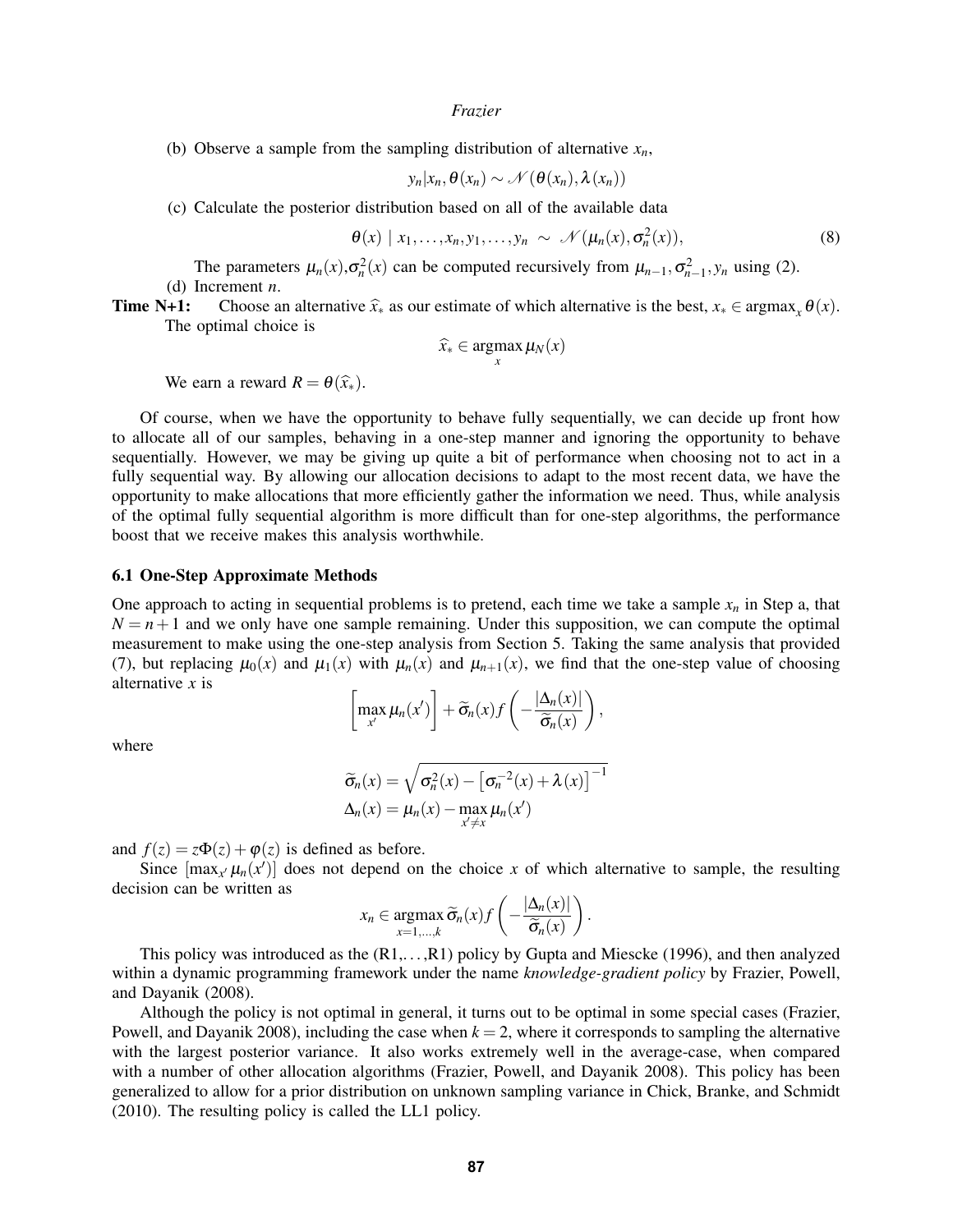# 6.2 Optimal Methods

To find the optimal allocation policy in fully sequential settings, we must use dynamic programming. In this analysis, we calculate a sequence of functions, called *value functions*, that depend on the current point in time, and on the parameters of the current posterior distribution. The value function gives the expected value of pursuing the optimal policy, beginning from that point in time and that posterior distribution.

We actually did a simplified version of this in Section 5, where  $V_1$  gave the conditional expectation of pursuing the optimal policy (which in this case was simply choosing  $\hat{x}_*$  optimally) forward from time 1, starting from the current posterior distribution. In that analysis,  $V_1$  was implicitly a function of  $\mu_1(1), \sigma_1(1), \ldots, \mu_1(k), \sigma_1(k).$ 

We begin as we did in Section 5, where we note that the conditional expected reward of choosing implementation decision *x* is  $E[\theta(x)|x_1, y_1, \ldots, x_N, y_N] = \mu_N(x)$ , and so the optimal implementation decision is  $\hat{x}_* \in \text{argmax}_{x=1,\dots,k} \mu_N(x)$ , and the conditional expectation of the reward that we will receive from this implementation decision is  $\max_{x=1,\dots,k} \mu_N(x)$ . We define a function equal to this conditional expected reward,

$$
V_N(\vec{\mu}_N, \vec{\beta}_N) = \max_{x=1,\dots,k} \mu_N(x),
$$

where  $\vec{\mu}_n = (\mu_n(1), \dots, \mu_n(k))$  is the vector of posterior means and  $\vec{\beta}_n = (\sigma_n^{-2}(1), \dots, \sigma_n^{-2}(k))$  is the vector of posterior precisions (the precision is the inverse of the variance). The function  $V_N$  is called the value function at time *N*.

We will use this value function to decide which alternative to sample at time *N*, i.e., how to best choose  $x_N$ , but before doing so we adapt the pre-posterior analysis used to derive (6) to the setting where we take one measurement at time. By the same analysis used to derive (6) we have, for any  $n = 1, \ldots, N$ ,

$$
\sigma_n^2(x) = \sigma_{n-1}^2(x),
$$
  
\nif  $x_n \neq x$ ,  
\n
$$
\mu_n(x) = \mu_{n-1}(x),
$$
  
\nif  $x_n \neq x$ ,  
\n
$$
\sigma_n^2(x) = [\sigma_{n-1}^{-2}(x) + \lambda^{-1}(x)]^{-1},
$$
  
\nif  $x_n \neq x$ ,  
\nif  $x_n = x$ ,  
\nif  $x_n = x$ ,  
\nif  $x_n = x$ ,  
\nif  $x_n = x$ ,  
\nif  $x_n = x$ .

Letting  $\vec{e}_x$  be the vector of all 0s, with a single 1 for entry x, and letting  $Z_n$  be an independent standard normal random variable, then we can write this previous set of equations more compactly as,

$$
\vec{\beta}_n = \vec{\beta}_{n-1} + e_{x_n} \lambda^{-1}(x_n), \n\vec{\mu}_n = \vec{\mu}_{n-1} + e_{x_n} \widetilde{\sigma}(\vec{\beta}_{n-1}, x_n) Z_n, \n\widetilde{\sigma}(\vec{\beta}_{n-1}, x_n) = \sqrt{\sigma_{n-1}^2(x_n) - \sigma_n^2(x_n)} = \sqrt{\sigma_{n-1}^2(x) - [\sigma_{n-1}^{-2}(x) + \lambda^{-1}(x)]^{-1}}.
$$
\n(9)

This set of equations tells us how the posterior distribution will change as a consequence of the decision  $x_n$ , for general *n*. In the dynamic program to follow (9) plays the role of the state transition equations.

We now return to the question of how to best choose  $x_N$ . From the pair of equations (9), we have the distribution of  $\vec{\mu}_N$ ,  $\vec{\beta}_N$  in terms of information available to us when we choose  $x_N$  (in terms of  $\vec{\mu}_{N-1}$ ,  $\vec{\beta}_{N-1}$ , and *x<sub>N</sub>*). We also have the conditional expectation of our overall reward in terms of  $\vec{\mu}_N$ ,  $\vec{\beta}_N$ . Thus, to compute the conditional expectation of our overall reward in terms of information available to us when we choose  $x_N$ , we take the expectation as in

$$
V_{N-1}(\vec{\mu}_{N-1},\vec{\beta}_{N-1},x_N)=\int_{\mathbb{R}}V_N\left(\vec{\mu}_{N-1}+e_{x_N}\widetilde{\sigma}(\vec{\beta}_{N-1},x_N)z,\vec{\beta}_{N-1}+e_{x_N}\lambda^{-1}(x_N)\right)\varphi(z)\,dz,
$$

where we have defined a new function  $V_{N-1}(\vec{\mu}_{N-1}, \vec{\beta}_{N-1}, x_N)$  to be equal to this expectation (expressed as an integral). This new function is called the post-decision-state value function (Powell 2007), because it gives us the value after we have made the decision.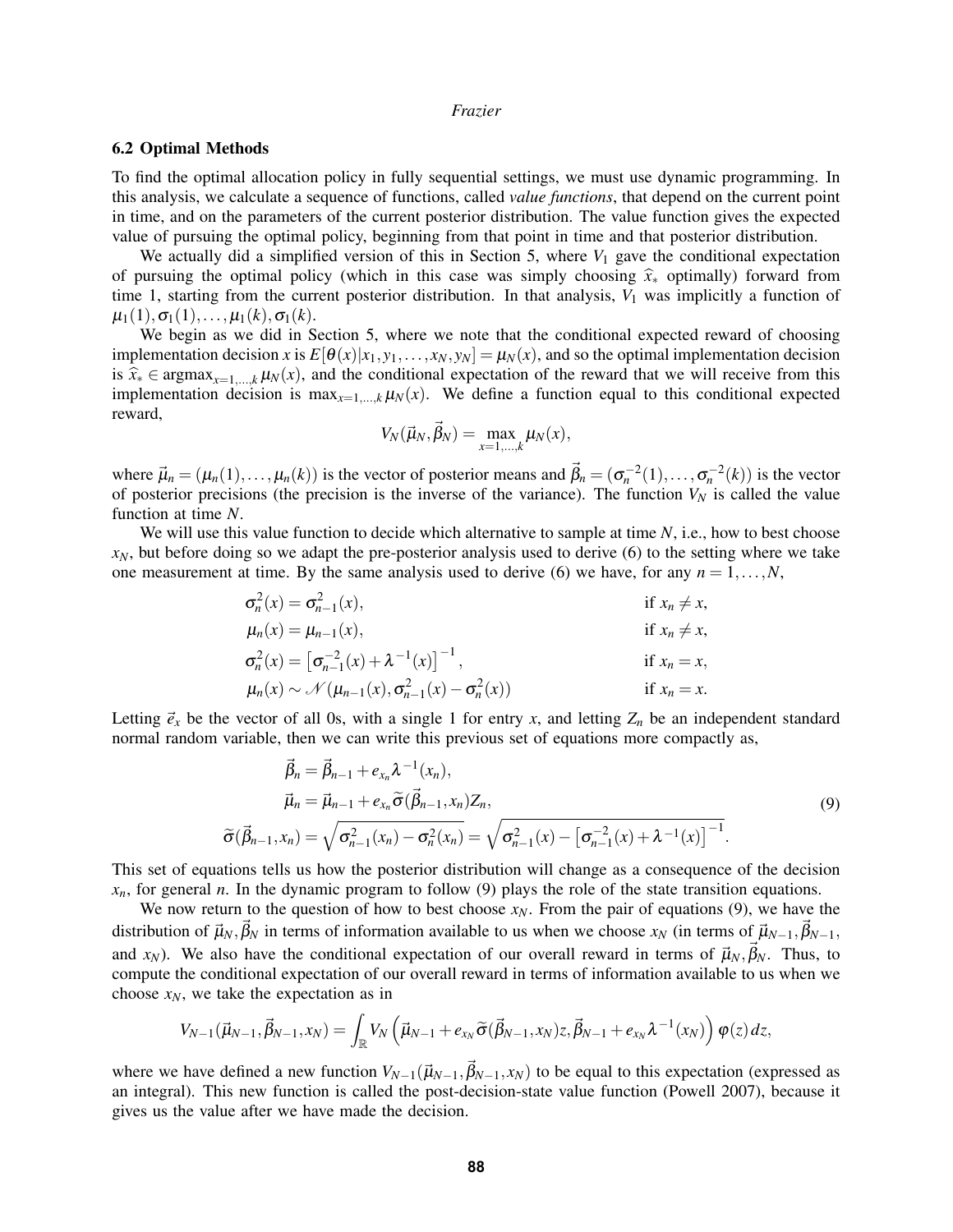Now, since  $V_{N-1}(\vec{\mu}_{N-1}, \vec{\beta}_{N-1}, x)$  gives us the expected value that results from choosing  $x_N = x$ , the optimal choice for  $x_N$  is simply

$$
x_N \in \underset{x=1,...,k}{\text{argmax}} V_{N-1}(\vec{\mu}_{N-1}, \vec{\beta}_{N-1}, x).
$$

and the value that is obtained from this choice is

$$
V_{N-1}(\vec{\mu}_{N-1}, \vec{\beta}_{N-1}) = \max_{x=1,\dots,k} V_{N-1}(\vec{\mu}_{N-1}, \vec{\beta}_{N-1}, x),
$$

where we have defined a new function  $V_{N-1}$ , which is the value function at time  $N-1$ , and which gives us the conditional expected value of our final reward, given our posterior distribution  $\vec{\mu}_{N-1}, \vec{\beta}_{N-1}$ .

We can repeat this process recursively, moving backward from  $n = N$  to  $n = 1$ , as in

$$
V_n(\vec{\mu}_n, \vec{\beta}_n, x_{n+1}) = \int_{\mathbb{R}} V_{n+1}(\vec{\mu}_n + e_{x_{n+1}} \widetilde{\sigma}(\vec{\beta}_n, x_{n+1}) z, \vec{\beta}_n + e_{x_{n+1}} \lambda^{-1}(x)) \varphi(z) dz
$$
  
\n
$$
x_{n+1} \in \underset{x=1,...,k}{\text{argmax}} V_n(\vec{\mu}_n, \vec{\beta}_n, x),
$$
  
\n
$$
V_n(\vec{\mu}_n, \vec{\beta}_n) = \underset{x=1,...,k}{\text{max}} V_n(\vec{\mu}_n, \vec{\beta}_n, x),
$$
\n(10)

This provides the optimal allocation decision at each point in time *n*, as a function of the posterior distribution.

The equations (10), which are Bellman's optimality equations for our problem, specify the value functions at time *n* in terms of the value functions at time  $n+1$ , and so in principle offer an explicit algorithm for computing the value functions and with them the optimal allocation decisions. However, in problems with large values of *k*, this is computationally challenging because of the so-called curse of dimensionality: the value functions must be computed for every possible pair of values for the vectors  $\vec{\mu}_n$ ,  $\vec{\beta}_n$ , as well as at every time *n*, and the computational cost of doing so scales exponentially in the dimension of these vectors.

Dynamic programming has been used computationally to completely solve versions of the R&S problem with smaller values of *k*: Chick and Frazier (2012) and Chick and Gans (2009) solve slightly modified versions of the problem we have presented (they use a cost per sample and/or discounting in time of the final reward, rather than a fixed sampling budget) with one unknown alternative, and another alternative of fixed value. In some cases the dynamic program can be solved analytically, as done by Frazier, Powell, and Dayanik (2008) for certain special cases. For example, this dynamic programming analysis can be used to show that the average-case optimal policy for problems with  $k = 2$  alternatives is to measure the alternative with the larger posterior variance. In other cases, the dynamic program can be analyzed theoretically and decomposed into a number of smaller dynamic programs that can be solved computationally. This is the approach of Xie and Frazier (2011), which computes average-case-optimal policies for the related problem of multiple comparisons with a known standard. Perhaps the most immediate practical benefit of this type of dynamic programming analysis is in the development of heuristics with better performance than the one-step heuristics discussed in the previous section. Chick and Frazier (2012) use this approach, developing methods with the currently best known average-case performance.

# 7 LARGE-SCALE PROBLEMS USING CORRELATED PRIORS

In this final section, we consider OvS problems in which alternatives correspond to points on an integer lattice, e.g., an alternative  $x = (x^{(1)}, x^{(2)})$  is the number of doctors  $x^{(1)}$  and nurses  $x^{(2)}$  that staff a hospital ward. In such situations, it is common that  $\theta(x)$  and  $\theta(z)$  will take similar values when *x* and *z* are close to each other. Incorporating this information into our algorithm greatly improves performance.

Space limitations require us to treat this topic only briefly. We refer the interested reader to Frazier, Powell, and Dayanik (2009) upon which this analysis is based, to more recent work (Frazier, Xie, and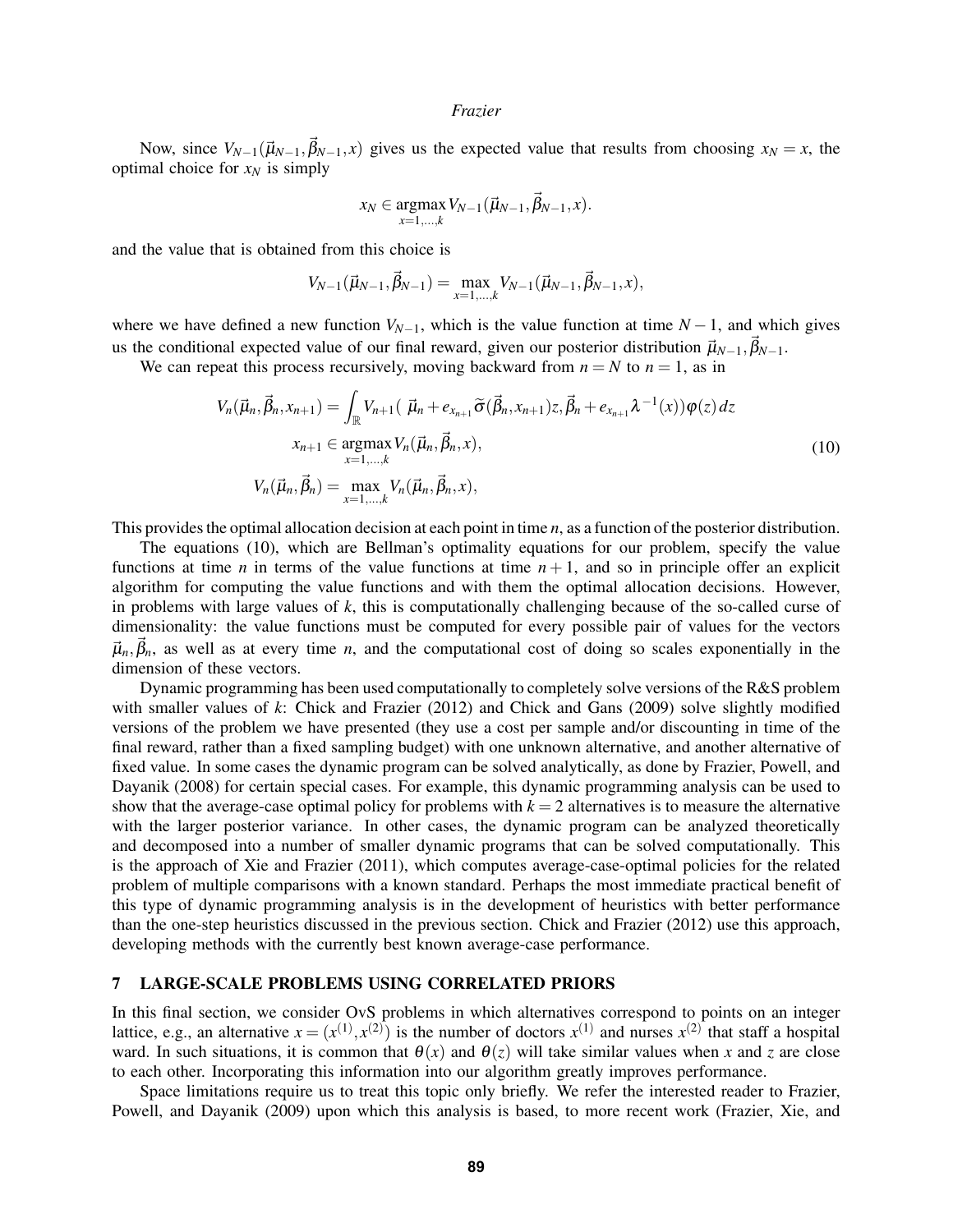Chick 2011) that address computational challenges, and to related work on Bayesian methods for global optimization of expensive deterministic computer codes (Brochu, Cora, and de Freitas 2009).

# 7.1 Bayesian Inference

We can incorporate the information that alternatives are related to each other into our Bayesian model through a *correlated* multivariate normal prior on the vector  $\theta = (\theta(x) : x \in \mathcal{X})$ . This correlated prior is really a Gaussian process prior (Rasmussen and Williams 2006) over a discrete set, where Gaussian process priors, and the related non-Bayesian technique of kriging, is an approach commonly employed for inferring the value of the output of (stochastic) simulation and deterministic computer codes, in applications outside of OvS. We provide a brief overview of how this is accomplished, but space prevents us from discussing many important practical details in how the prior should be chosen. We point the interested reader to the textbook Rasmussen and Williams (2006), and to work on kriging (Cressie 1993) and stochastic kriging (Ankenman et al. 2008; Ankenman et al. 2010).

To create an appropriate correlated multivariate normal prior on  $\vec{\theta}$ , we first choose a covariance function  $\Sigma_0(\cdot,\cdot)$  that describes how closely related two alternatives are, as a function of their locations in the lattice. One common (though not always best) choice is

$$
\Sigma_0(x,z) = \alpha_0 \exp\left(-\sum_{i=1}^d \alpha_i |x^{(i)} - z^{(i)}|^p\right)
$$

where  $\alpha_0, \alpha_1, \ldots, \alpha_d > 0$  and  $p \in [1,2]$  are free parameters. This covariance function decreases as *x* and *z* move away from each other, with the speed of the drop controlled by the choice of the free parameters. We also choose a mean function,  $\mu_0(\cdot)$ , for which a common choice is

$$
\mu_0(x) = \beta_0 + \sum_{\ell=1}^L \beta_\ell f_\ell(x),
$$

where  $\beta_0, \ldots, \beta_L$  are again free parameters and  $f_1(\cdot), \ldots, f_L(\cdot)$  are basis functions.

Then, we define a vector  $\vec{\mu}_0 = (\mu_0(x) : x \in \mathcal{X})$  and a matrix  $\Sigma_0 = (\Sigma_0(x, z) : x, z \in \mathcal{X})$ , and our prior distribution is multivariate normal,

$$
\vec{\theta} \sim \mathcal{N}(\vec{\mu}_0, \Sigma_0).
$$

The prior has a number of free parameters within it. The most common approach for setting these free parameters is to sample  $y(x)$  at a few points x chosen uniformly at random, and to calculate maximum likelihood estimates of the free parameters. These maximum likelihood estimates can be updated adaptively, as more data are collected. A more principled approach is to put higher-level prior distributions on these parameters, resulting in a prior that is an mixture of multivariate normal distributions. The details of such computations are discussed in Rasmussen and Williams (2006).

Given this prior distribution, if we then observe samples at a sequence of points of our choosing, the posterior distribution will again be multivariate normal, but with a different mean vector and covariance matrix. After *n* samples, call the mean vector  $\vec{\mu}_n$  and the covariance matrix  $\Sigma_n$ , so

$$
\vec{\theta}|x_1,y_1(x_1),\ldots,x_n,y_n(x_n) \sim \mathcal{N}(\vec{\mu}_n,\Sigma_n).
$$

This mean vector and covariance matrix can be computed recursively as,

$$
\Sigma_n = \left[\Sigma_{n-1}^{-1} + \lambda(x_n)^{-1} \vec{e}_{x_n} \vec{e}_{x_n}^T\right]^{-1}, \quad \mu_n = \Sigma_n \left[\Sigma_{n-1}^{-1} \vec{\mu}_{n-1} + \lambda(x_n)^{-1} y_n(x_n) \vec{e}_{x_n}\right].
$$

In problems where the number of alternatives in  $\mathscr X$  is much larger than the number of alternatives that can be measured, it is more efficient to compute entries of the posterior distribution on the fly, rather than storing the full matrix  $\Sigma_n$  in memory. This is described in standard references on Gaussian process regression, such as Rasmussen and Williams (2006).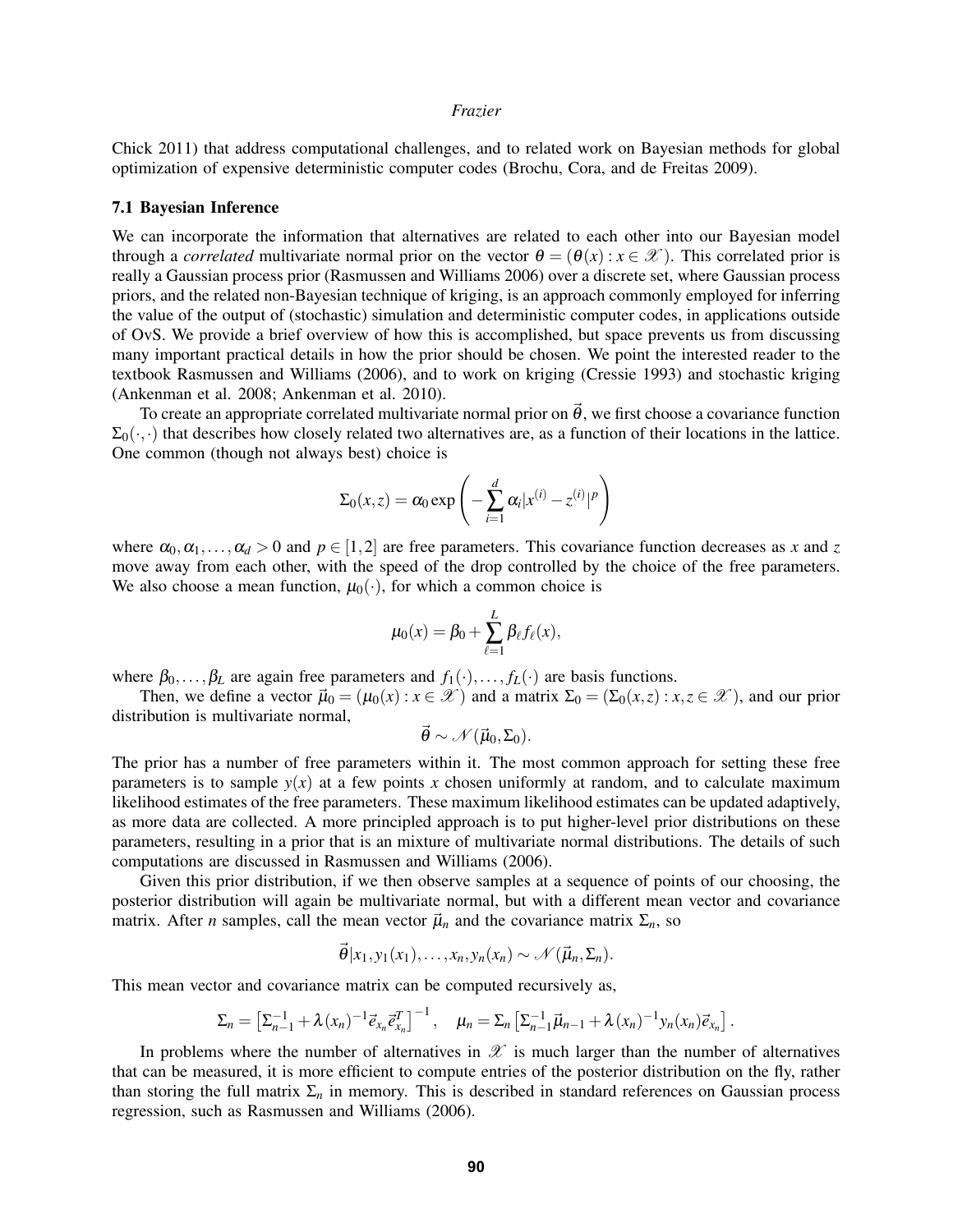# 7.2 Allocation Decision

While these methods for Bayesian inference with correlated priors are substantially more complicated and computationally intensive than in the independent prior case appropriate for R&S, we can apply the same type of analysis to decide where to sample next. Here, we describe a one-step approximate method called the *knowledge-gradient policy for correlated beliefs* (Frazier, Powell, and Dayanik 2009).

This method can be used in a fully sequential setting, when we take one measurement at a time. To derive the allocation decision of this method, we imagine that  $N = n$ , and so after taking the next measurement we will be forced to make an implementation decision. The implementation decision that we will make, in this hypothetical situation, is argmax<sub> $x \in \mathcal{X}$ </sub>  $\mu_n(x)$  and its conditional expected value is  $\max_{x \in \mathcal{X}} \mu_n(x)$ .

One can show (Frazier, Powell, and Dayanik 2009), using a pre-posterior analysis similar to the one used earlier, that the conditional distribution of the vector  $\vec{\mu}_n$ , given  $\vec{\mu}_{n-1}, \Sigma_{n-1}$  and  $x_n$ , is the same as

$$
\vec{\mu}_{n-1}+\widetilde{\sigma}(\Sigma_{n-1},x_n)Z_n
$$

where  $Z_n$  is a scalar standard normal, and  $\tilde{\sigma}(\Sigma, x)$  is the vector  $\tilde{\sigma}(\Sigma, x) = \Sigma \vec{e}_x / \sqrt{\lambda(x) + \Sigma_{xx}}$ . Thus, the conditional expected request that we will receive if we choose to measure a perticular elternative x i conditional expected reward that we will receive if we choose to measure a particular alternative  $x_n$  is

$$
KG_n(x_n) = E\left[\max_{x \in \mathcal{X}} \mu_n(x) | \vec{\mu}_{n-1}, \Sigma_{n-1}, x_n\right]
$$
  
= 
$$
\int_{\mathbb{R}} \left[\max_{x \in \mathcal{X}} \mu_{n-1}(x) + \widetilde{\sigma}_x(\Sigma, x_n)z\right] \varphi(z) dz.
$$

A method for computing this integral analytically is given in Frazier, Powell, and Dayanik (2009). This quantity  $KG_n(x_n)$  is called the KG factor, and the KG policy is then to measure the alternative  $x_n$  for which this KG factor is largest,

$$
x_n \in \operatorname*{argmax}_{x \in \mathcal{X}} KG_n(x).
$$

# 8 CONCLUSION

In this tutorial, we have provided an overview of Bayesian methods for optimization via simulation and ranking and selection. The analysis described provides a theoretical characterization, in terms of the solution of a dynamic program, of methods with optimal average-case performance. In some cases this dynamic program can be solved to give a practical implementation of this average-case optimal algorithm, while in other cases it provides a framework for creating heuristic procedures with good average-case performance.

While we have restricted our attention to standard formulations of OvS and R&S, the general roadmap that we describe can be applied to a much greater number of problems within simulation. For example, the same ideas apply to versions of optimization via simulation with common random numbers, steady-state simulation, or stochastic constraints. They also apply to other types of analysis methodology, such as screening, stochastic root-finding, and multiple comparisons with a standard.

We hope that this tutorial inspires the reader to go further into the literature on Bayesian methods and their application within analysis methodology, and to apply these powerful and flexible methods to their own problems.

# ACKNOWLEDGMENTS

The author was supported by AFOSR YIP FA9550-11-1-0083.

### REFERENCES

Andradóttir, S. 1998. "Simulation optimization". In *Handbook of simulation: Principles, methodology, advances, applications, and practice*, 307–333. New York: Wiley-Interscience.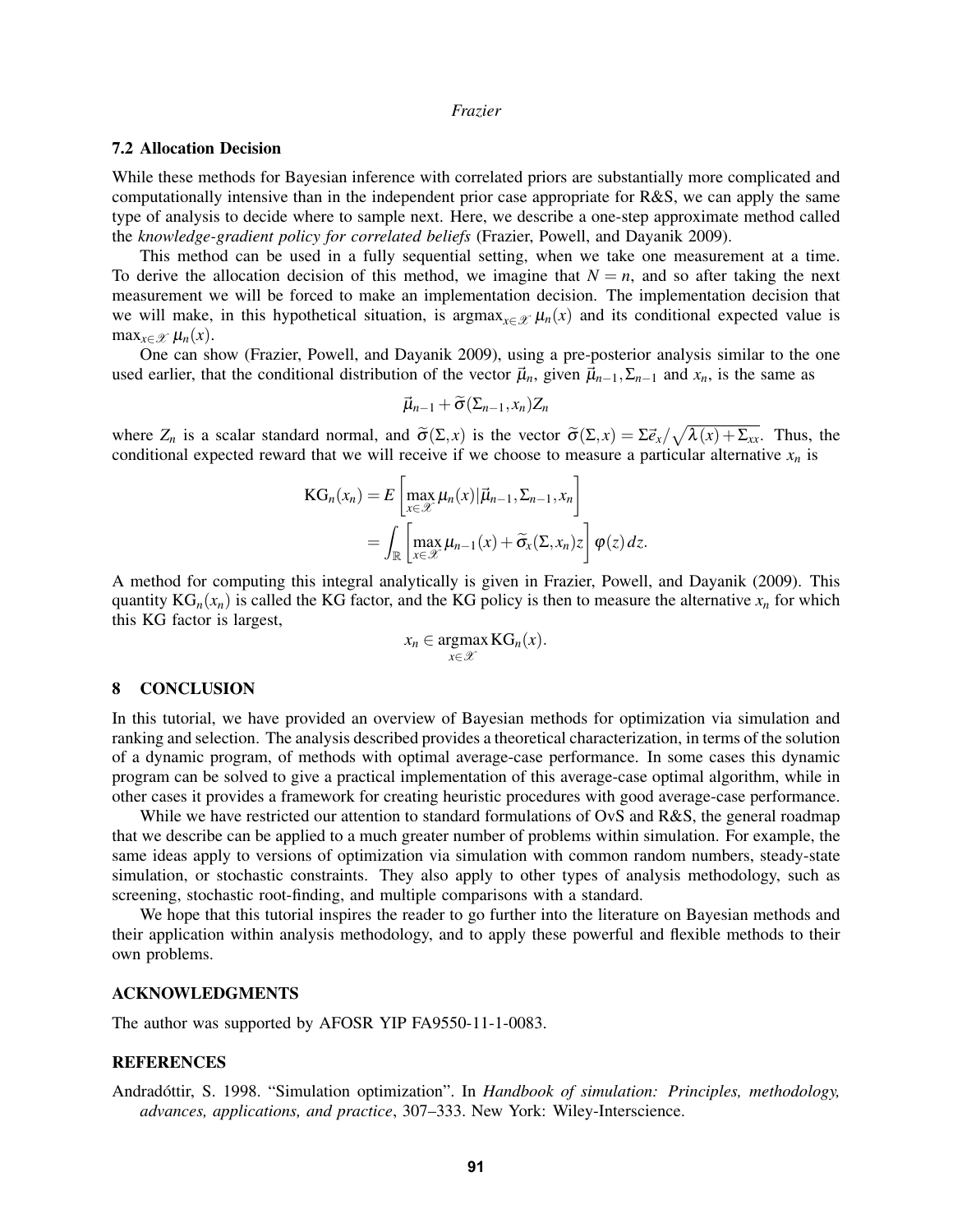- Ankenman, B., B. L. Nelson, and J. Staum. 2008, December. "Stochastic kriging for simulation metamodeling". In *Proceedings of the 2008 Winter Simulation Conference*, edited by S. J. Mason, R. R. Hill, L. Moench, O. Rose, T. Jefferson, and J. W. Fowler, 362–370. Piscataway, New Jersey: Institute of Electrical and Electronics Engineers, Inc.
- Ankenman, B., B. L. Nelson, and J. Staum. 2010. "Stochastic Kriging for Simulation Metamodeling". *Operations Research* 58 (2): 371–382.
- Bechhofer, R., T. J. Santner, and D. M. Goldsman. 1995. *Design and Analysis of Experiments for Statistical Selection, Screening and Multiple Comparisons*. New York: J.Wiley & Sons.
- Bechhofer, R. E. 1954. "A Single-Sample Multiple Decision Procedure for Ranking Means of Normal Populations with known Variances". *The Annals of Mathematical Statistics* 25 (1): 16–39.
- Berger, J. O. 1985. *Statistical decision theory and Bayesian analysis*. Second ed. New York: Springer-Verlag.
- Berry, D. A., and B. Fristedt. 1985. *Bandit Problems: Sequential Allocation of Experiments*. London: Chapman & Hall.
- Bertsekas, D. P. 2005. *Dynamic programming and optimal control, vol. I*. third ed. Athena Scientific.
- Bertsekas, D. P. 2007. *Dynamic programming and optimal control, vol. II*. third ed. Athena Scientific.
- Brochu, E., M. Cora, and N. de Freitas. 2009, November. "A Tutorial on Bayesian Optimization of Expensive Cost Functions, with Application to Active User Modeling and Hierarchical Reinforcement Learning". Technical Report TR-2009-023, Department of Computer Science, University of British Columbia.
- Chick, S. 2005. *Subjective probability and Bayesian methodology*. Handbooks in Operations Research and Management Science. North-Holland.
- Chick, S. E. 2000, December. "Bayesian methods: bayesian methods for simulation". In *Proceedings of the 2000 Winter Simulation Conference*, edited by J. A. Joines, R. R. Barton, K. Kang, and P. A. Fishwick, 109–118. Piscataway, New Jersey: Institute of Electrical and Electronics Engineers, Inc.
- Chick, S. E. 2006, December. "Bayesian ideas and discrete event simulation: why, what and how". In *Proceedings of the 2006 Winter Simulation Conference*, edited by L. F. Perrone, F. P. Wieland, J. Liu, B. G. Lawson, D. M. Nicol, and R. M. Fujimoto, 96–105. Piscataway, New Jersey: Institute of Electrical and Electronics Engineers, Inc.
- Chick, S. E., J. Branke, and C. Schmidt. 2010. "Sequential Sampling to Myopically Maximize the Expected Value of Information". *INFORMS J. on Computing* 22 (1): 71–80.
- Chick, S. E., and P. I. Frazier. 2012. "Sequential Sampling for Selection with Economics of Selection Procedures". *Management Science* 58 (3): 550–569.
- Chick, S. E., and N. Gans. 2009. "Economic Analysis of Simulation Selection Problems". *Management Sci.* 55 (3): 421–437.
- Chick, S. E., and K. Inoue. 2001. "New Two-Stage and Sequential Procedures for Selecting the Best Simulated System". *Operations Research* 49 (5): 732–743.
- Cressie, N. 1993. *Statistics for Spatial Data, revised edition*. Wiley Series in Probability and Mathematical Statistics: Applied Probability and Statistics. New York: Wiley Interscience.
- DeGroot, M. H. 1970. *Optimal Statistical Decisions*. New York: McGraw Hill.
- Dynkin, E., and A. Yushkevich. 1979. *Controlled Markov Processes*. New York: Springer.
- Frazier, P. I. 2010. *Wiley Encyclopedia of Operations Research and Management Science*, Chapter Decisiontheoretic Foundations of Simulation Optimization. Wiley.
- Frazier, P. I., and W. B. Powell. 2008, December. "The Knowledge-Gradient Stopping Rule for Ranking and Selection". In *Proceedings of the 2008 Winter Simulation Conference*, edited by S. J. Mason, R. R. Hill, L. Moench, O. Rose, T. Jefferson, and J. W. Fowler, 305–312. Piscataway, New Jersey: Institute of Electrical and Electronics Engineers, Inc.
- Frazier, P. I., and W. B. Powell. 2010. "Paradoxes in Learning and the Marginal Value of Information". *Decision Analysis* 7 (4): 378–403.
- Frazier, P. I., W. B. Powell, and S. Dayanik. 2008. "A Knowledge Gradient Policy for Sequential Information Collection". *SIAM J. on Control and Optimization* 47 (5): 2410–2439.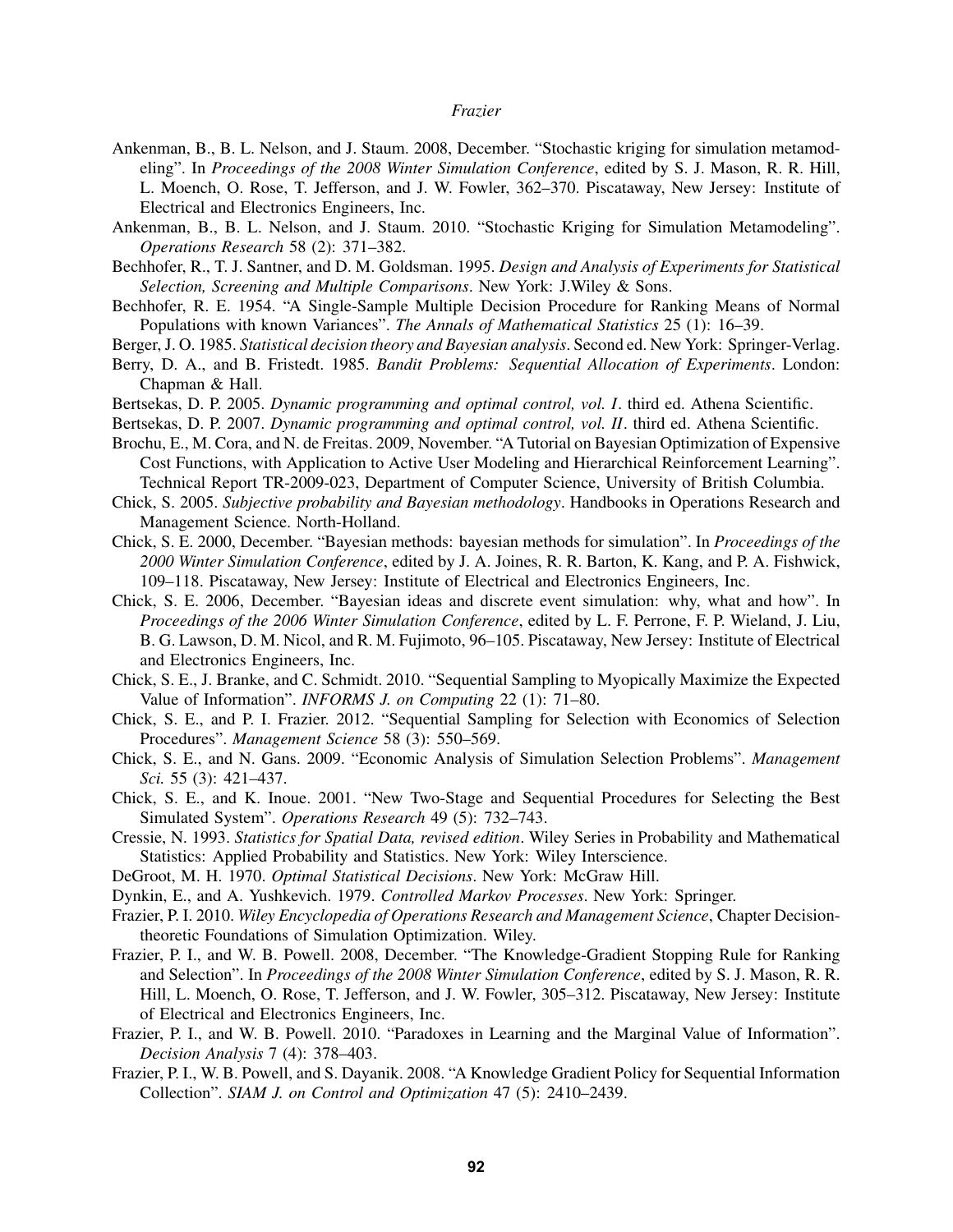- Frazier, P. I., W. B. Powell, and S. Dayanik. 2009. "The Knowledge Gradient Policy for Correlated Normal Beliefs". *INFORMS Journal on Computing* 21 (4): 599–613.
- Frazier, P. I., J. Xie, and S. E. Chick. 2011, December. "Value of Information Methods for Pairwise Sampling with Correlations". In *Proceedings of the 2011 Winter Simulation Conference*, edited by S. Jain, R. R. Creasey, J. Himmelspach, K. P. White, and M. Fu. Piscataway, New Jersey: Institute of Electrical and Electronics Engineers, Inc.
- Fu, M. 1994. "Optimization via simulation: A review.". *Ann. Oper. Res.* 53 (1): 199–248.
- Fu, M. 2002. "Optimization for simulation: Theory vs. practice". *INFORMS Journal on Computing* 14 (3): 192–215.
- Gelman, A. B., J. B. Carlin, H. S. Stern, and D. B. Rubin. 2004. *Bayesian data analysis*. second ed. Boca Raton, FL: CRC Press.
- Ghosh, J. K., and R. V. Ramamoorthi. 2003. *Bayesian Nonparametrics*. Springer.
- Gupta, S., and K. Miescke. 1996. "Bayesian look ahead one-stage sampling allocations for selection of the best population". *Journal of statistical planning and inference* 54 (2): 229–244.
- Howard, R. A. 1966. "Information Value Theory". *Systems Science and Cybernetics, IEEE Transactions on* 2 (1): 22–26.
- Kim, S. H., and B. L. Nelson. 2006. "Selecting the best system". In *Handbook in Operations Research and Management Science: Simulation*, edited by S. Henderson and B. Nelson, 501–534. Amsterdam: Elsevier.
- Kim, S. H., and B. L. Nelson. 2007, December. "Recent advances in ranking and selection". In *Proceedings of the 2007 Winter Simulation Conference*, edited by S. G. Henderson, B. Biller, M.-H. Hsieh, J. Shortle, J. D. Tew, and R. R. Barton, 162–172. Piscataway, New Jersey: Institute of Electrical and Electronics Engineers, Inc.
- Merrick, J. R. W. 2009. "Bayesian Simulation and Decision Analysis: An Expository Survey". *Decision Analysis* 6 (4): 222–238.
- Powell, W., and I. Ryzhov. 2012. *Optimal Learning*. Wiley.
- Powell, W. B. 2007. *Approximate Dynamic Programming: Solving the curses of dimensionality*. New York: John Wiley and Sons.
- Powell, W. B., and P. I. Frazier. 2008. "Optimal Learning". *TutORials in Operations Research: State-ofthe-Art Decision-Making Tools in the Information-Intensive Age*:213–246.
- Raiffa, H., and R. Schlaifer. 1968. *Applied Statistical Decision Theory*. M.I.T. Press.
- Rasmussen, C. E., and C. K. I. Williams. 2006. *Gaussian Processes for Machine Learning*. Cambridge, MA: MIT Press.
- Ross, S.M. 1983.*Introduction to stochastic dynamic programming: Probability and mathematical*. Academic Press, Inc. Orlando, FL, USA.
- Swisher, J. R., P. D. Hyden, S. H. Jacobson, L. W. Schruben, M. W. Hosp, and V. A. Fredericksburg. 2000, December. "A survey of simulation optimization techniques and procedures". In *Proceedings of the 2000 Winter Simulation Conference*, edited by J. A. Joines, R. R. Barton, K. Kang, and P. A. Fishwick, Volume 1, 119–128. Piscataway, New Jersey: Institute of Electrical and Electronics Engineers, Inc.
- Swisher, J. R., S. H. Jacobson, and E. Yücesan. 2003. "Discrete-event simulation optimization using ranking, selection, and multiple comparison procedures: A survey". *ACM Transactions on Modeling and Computer Simulation (TOMACS)* 13 (2): 134–154.
- Wetherill, G. B., and D. W. Brown. 1991. *Statistical process control: theory and practice*. Chapman & Hall.
- Xie, J., and P. I. Frazier. 2011. "Sequential Bayes-Optimal Policies for Multiple Comparisons with a Known Standard". in review.